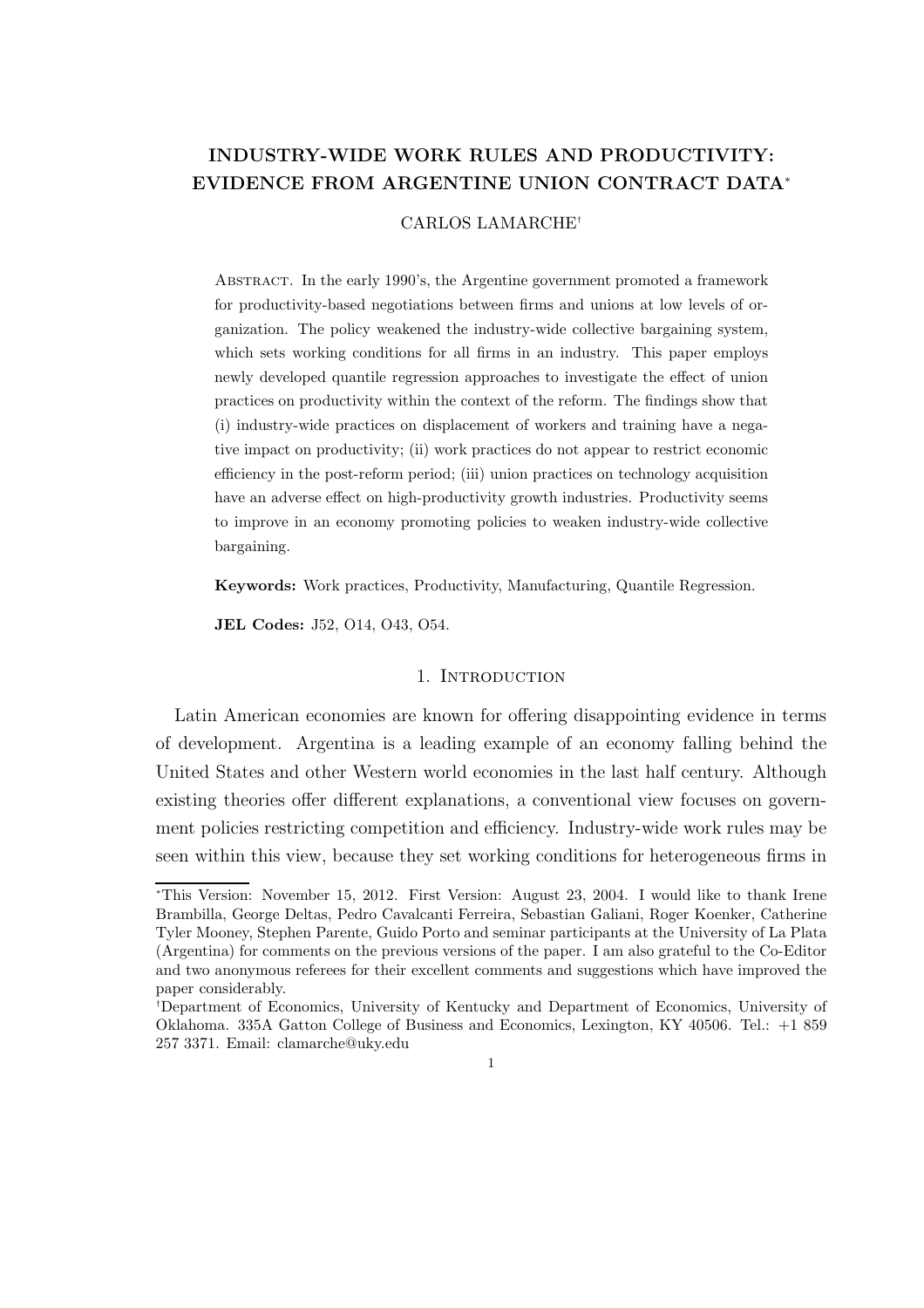an industry at a regional or national level. Thus, unions might generate inefficiencies associated with restrictive work practices, having a negative impact on productivity. This paper offers industry-level evidence that in an economy promoting policies to weaken industry-wide collective bargaining, labor productivity in manufacturing improves.

Argentina's labor market reforms in the early 1990's invite an opportunity for estimating the effect of work practices on productivity. For decades, labor market institutions had responded to a monopolistic (state-sanctioned) protection of unions by sectors, centralized bargaining including industry-wide work rules, and union contracts of indefinite duration (O'Connell 1999, Etchemendy 2001). During the 1970's and 1980's, contracts signed by industry had been dominating contracts signed by firms leading to what is best known as industry-wide work rules. The hierarchy of contracts could have important implications for efficiency and management's ability to organize production since industry-wide agreements include binding standards applied throughout the industry. Since the reforms in the early 1990's, the government implemented policies promoting firm-level collective agreements that were bargained at low levels of organization (Tuman and Morris 1998). This includes a decentralization framework for collective bargaining and negotiations based on productivity. Although the reforms were in practice only partially effective, they affected industrial relations in the manufacturing sector. For instance, several contracts in the automobile industry were limited to the utilization of high quality production techniques.

Our identification strategy is based on the comparison of manufacturing industries whose workers are covered by contracts bargained after the reforms and industries whose workers are covered by contracts bargained before the reforms, when unions played a major role at the industry and national level. It is naturally challenging to investigate how work practices including rules on technology acquisition affect productivity levels and growth, but the exercise should offer a credible measure of the effect of industry-wide work rules. First, the policy change should be perceived as exogenous relative to the manufacturing industries. Second, it is possible to find work rules that were bargained between firms and unions from samples of collective agreements signed before and after the labor reforms. We develop a unique union contract data set that includes union practices on capital acquisition affecting manufacturing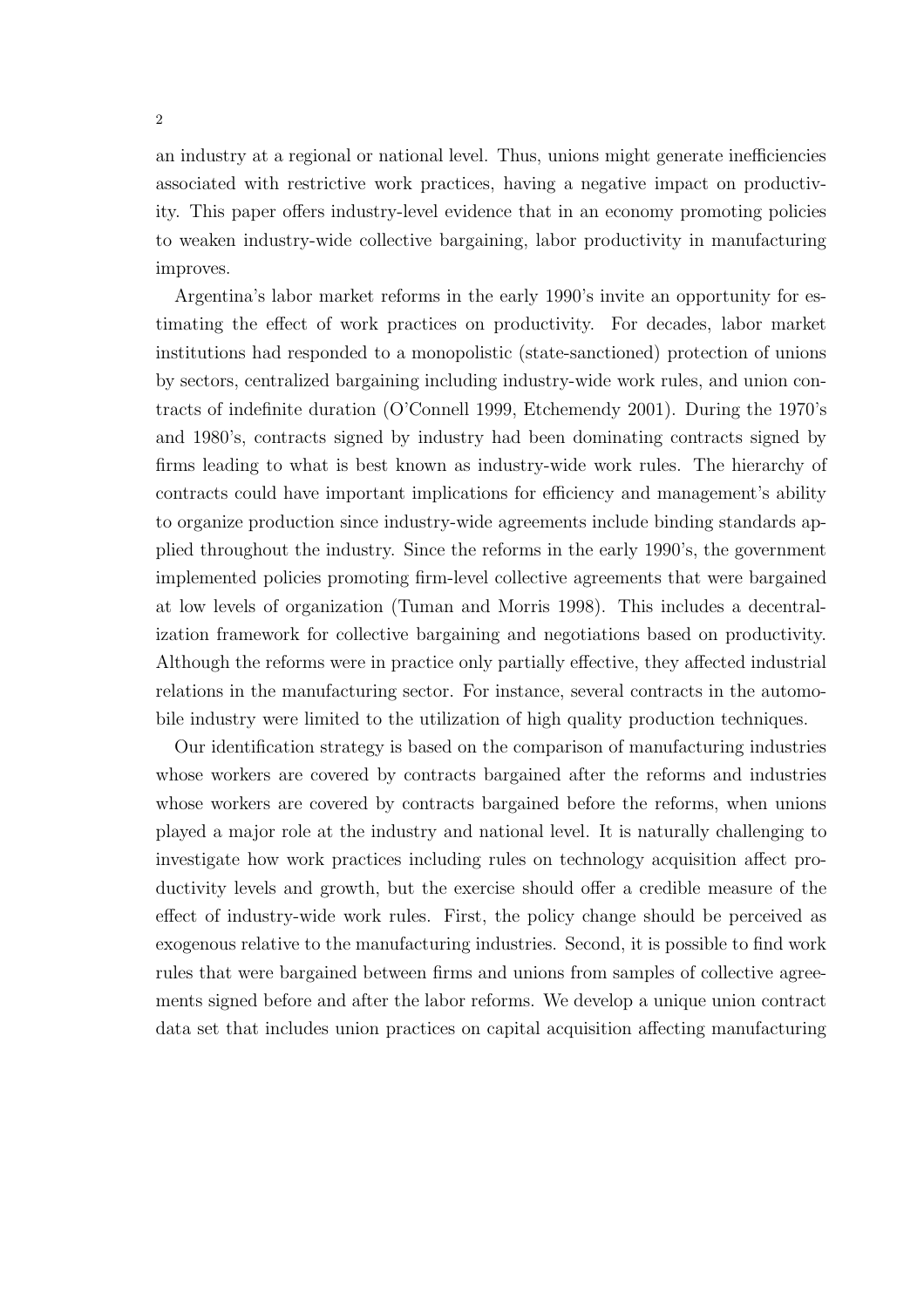firms located in different states. To the best of our knowledge, our study is the first one that uses union contract data in a developing country to examine the effect of work practice changes on productivity.

Although the reform may be considered to be exogenous, work practices are suspected to be endogenous because unions and firms bargain on practices and productivity after the reforms. In order to investigate this possibility empirically, we employ classical instrumental variable approaches for estimating a difference-in-difference model. The specification includes industry effects and state effects. To instrument a work rule bargained in an industry located in a state, we use length of contracts and number of employees covered by union contracts in other industries located in other states. These instruments capture variation created by the reforms that is not related to productivity advances in the industry. The sets of instruments pass standard tests used by practitioners in all the specifications. The evidence shows that industry-wide practices on displacement of workers and capital acquisition have a negative impact on productivity. However, in the period after the reforms, union practices do not appear to restrict economic efficiency. This evidence might be interpreted as suggesting that policies designed to weaken the industry-wide collective agreements increased firm's efficiency in the manufacturing sector.

A recent body of the literature investigates the distributional effect of policy (see, e.g., Bitler, Gelbach, and Hoynes 2006, Bandiera, Larcinese, and Rasul 2010). While the empirical literature traditionally has focused upon estimating how unions affect mean productivity, this approach may be incomplete if industry-wide rules do not similarly impact low- and high- productivity industries. As in Bandeira, Larcinese and Rasul (2010), we model heterogeneity of effects throughout a quantile regression model. We can use instrumental variable and panel data quantile regression approaches to estimate the models (Chernozhukov and Hansen (2006, 2008), Koenker 2004, Harding and Lamarche 2009). Existing methods, however, are not well suited for investigating the effect of practices on our productivity equation. We simply accommodate the approaches proposed in Koenker (2004) and Harding and Lamarche (2009) to estimate the distributional effect of work practices on the conditional response distribution. We find that practices on capital acquisition have a small negative impact at the lower tail of the conditional productivity growth distribution,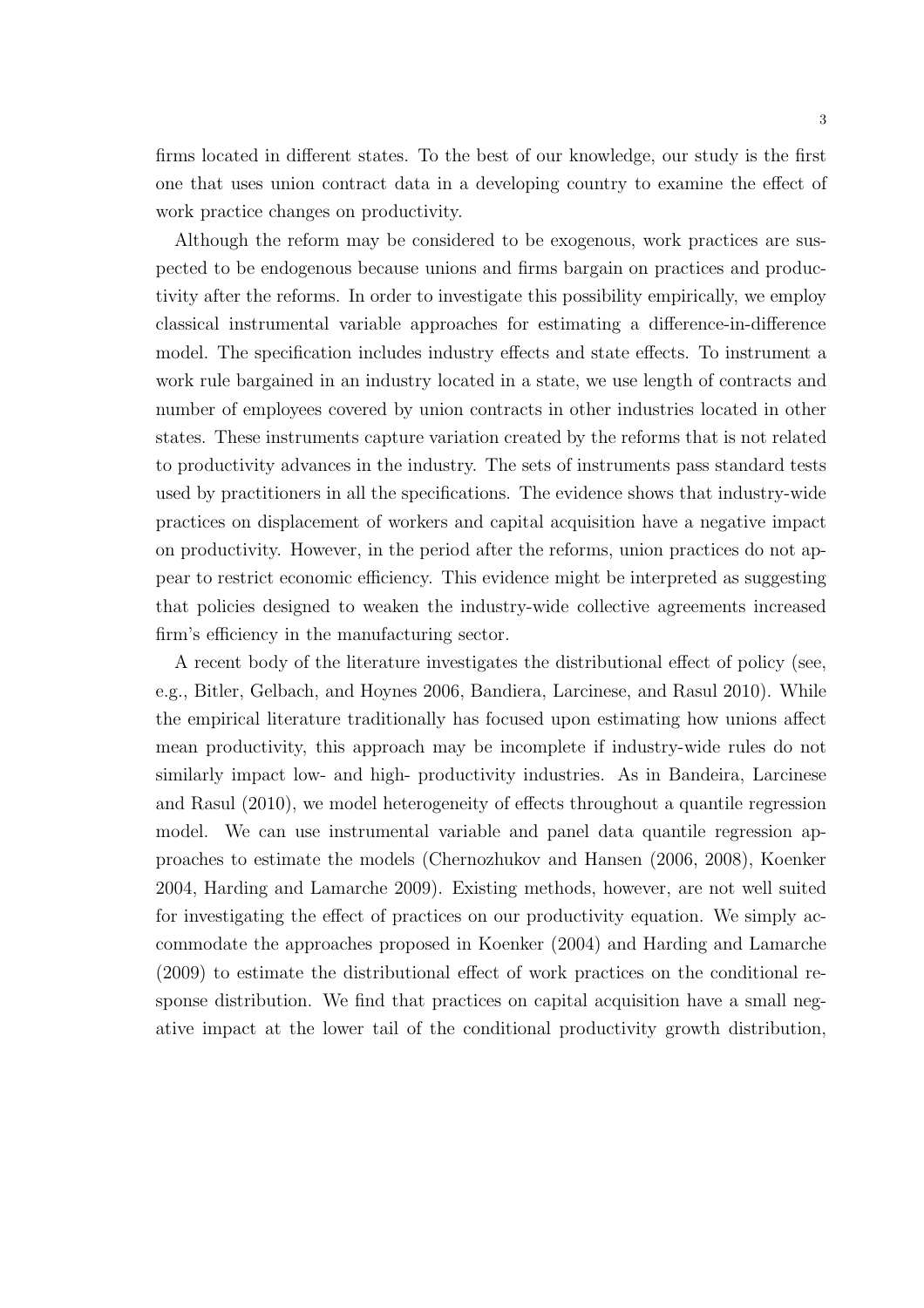suggesting that this practice has a modest negative effect on low-productivity growth industries. On the other hand, practices on technology acquisition seem to have an adverse effect on high-productivity growth industries, decreasing productivity by 6.7%. The results for the period post-reform suggest that productivity growth improves 3.6% under weakened industry-wide practices on the incorporation of new technology.

Union practices affecting economic efficiency have received extensive attention from theorists and applied economists. Theoretical support for the effect of working rules on aggregate output growth is given by Holmes and Schmitz (1995), Prescott (1998), Parente and Prescott (1999, 2000), Cole, Ohanian, Riascos, and Schmitz (2005), and Bental and Demougin (2006). Holmes and Schmitz (1995) show that better technology is not adopted in an economy where workers have some degree of monopoly power. Prescott (1998) argues that work practices affect economic efficiency.<sup>1</sup> In Parente and Prescott (1999), the coalition of factor suppliers set work practices and wages, and make it difficult to enter the market with a more productive technology. Inferior technologies are used, and consequently there is less growth in output. Cole, Ohanian, Riascos, and Schmitz (2005) argue that international and domestic competitive barriers explain why Latin America economies have not followed Western economies success.

The large existing empirical evidence is controversial. The literature reports positive and negative overall union productivity effects consistent with the fact that unions have two "faces". Freeman and Medoff (1984) initiated a debate by pointing out that potential increases in productivity are induced by unions that provide workers a collective voice in the workplace. In contrast, unions may reduce productivity by reallocation and inefficiency associated with restrictive work rules (Bremmels 1987).<sup>2</sup> The mixed empirical evidence of the effect of unions on productivity covers a variety

<sup>1</sup>This paper also relates to the literature on institutions and policies affecting resource allocation (see, e.g., Hopenhayn and Rogerson 1993, Lagos 2006, Restuccia and Rogerson 2008, Hsieh and Klenow 2009, among others).

<sup>2</sup>See also classical papers by Brown and Medoff (1978), Clark (1984), Allen (1987), and Groves, Hong, McMillan and Naughton (1994). More recently, Dunne, Klimek and Schmitz (2010) investigate competition and productivity in the US cement industry. Addison and Hirsch (1989) and Dowrick and Spencer (1994) report evidence that relates unions with lower total factor productivity growth in the US, where there is decentralized collective bargaining.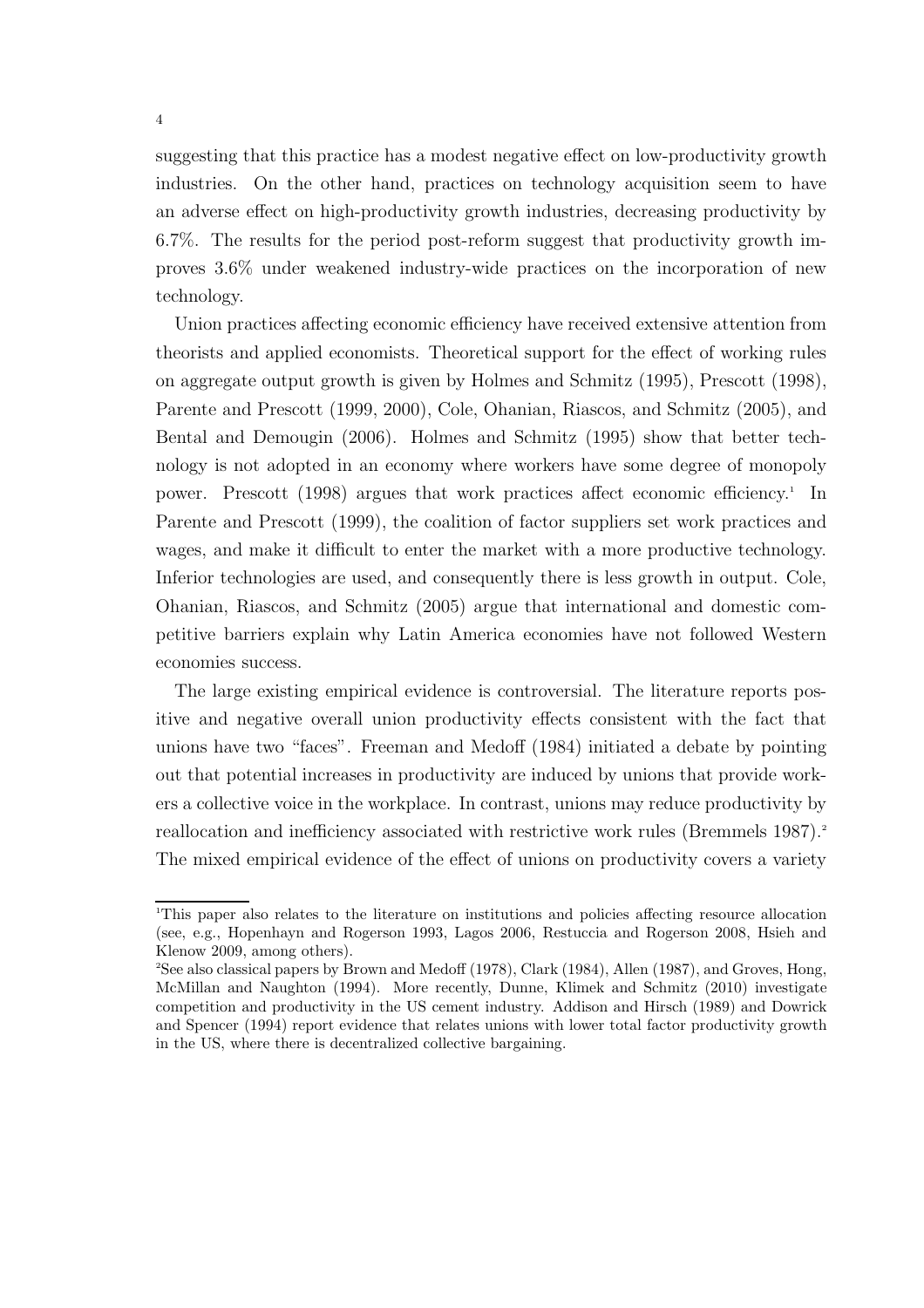of industries including manufacturing, construction, and services in the United States and United Kingdom. A few papers, notably Ferreira and Rossi (2003) and Galiani and Sturzenegger (2008), have studied the effect of unions in Latin America. Our empirical approach, that uses data before and after a policy change, is similar to the one used in Ferreira and Rossi (2003).

The outline of the paper is as follows. Section 2 introduces a theoretical framework. Section 3 presents institutional details and describes the union contract data set constructed in this paper. While Section 4 briefly presents models and methods, Section 5 presents empirical results. Section 6 concludes.

## 2. A Simple Modeling Framework

This section presents a framework following the literature on unionization structures and incentives to adopt new technology. We develop a simple extension of the model introduced in Haucap and Wey (2002, 2004) to analyze the effect of industrywide bargaining on technology adoption. Under firm-level negotiations, the union of the less efficient firm accepts working conditions to maintain the firm competitiveness in the product market. On the other hand, under industry-wide negotiations, an industry union exploits its monopoly power. This section shows that investment incentives which depend on how productivity enhancing technology affects firms' profit can be lower under industry-wide bargaining than under firm level bargaining.

Consider two firms  $i = \{1, 2\}$  in an industry m producing an homogeneous product. We assume an inverse linear demand function  $p = A - q_1 - q_2$ , with  $A > q_1 + q_2$ . The good offered by firm  $i, q_i$ , is produced by employing labor  $l_i$ , which is the only input in the production process. Firm 1 has the opportunity of introducing an innovation that reduces the labor requirement per unit of output by  $\phi$  paying a cost  $c^3$ . The (sunk) cost of implementing the innovation, c, is exogenous and can be seen as measuring the severity of a hold-up problem.<sup>4</sup> The total cost of employing one unit of labor  $w_i$  is set by unions. The variable includes wages and other costs per unit of labor associated

<sup>3</sup>Bester and Petrakis (1993) consider a similar assumption to the one adopted in this paper. An alternative condition is to assume that all firms have the opportunity of implementing an innovation. However, it has been shown that results are qualitatively robust to changing this assumption (Haucap and Wey 2004, footnote 9).

<sup>&</sup>lt;sup>4</sup>It is known that specific investments (e.g., training costs specific to the employer) generate rents, and therefore, after the investment is made, unions may be able to obtain higher benefits as a result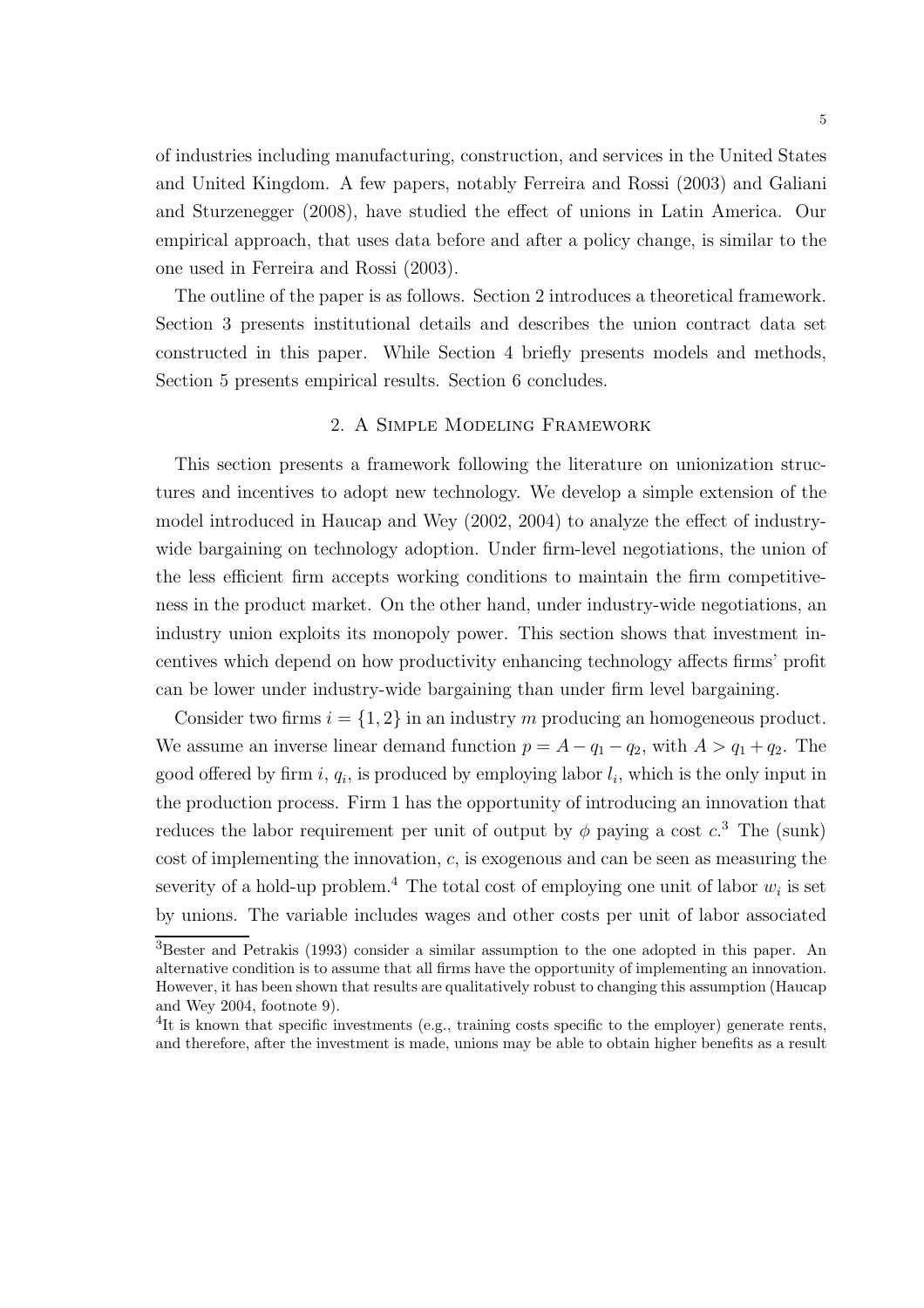with working practices described in union contracts. Workers have an outside option  $w_0$ .

There are three stages in the game. In the first stage, firm 1 decides whether to implement an innovation  $\phi$ . In the second stage, unions set  $w_i$  considering firm's setting their employment level  $l_i$ .<sup>5</sup> Work rules including wages can be set at the industry-level by a union that maximizes the industry benefit bill  $U^{I}(w_i, w_j) = \sum_{i=1}^{2} l_i(w_i - w_0)$ . The alternative, competing structure is characterized by a union maximizing the firm's benefit bill,  $U^F(w_i, w_j) = l_i(w_i - w_0)$ . The solutions of these problems are denoted by  $(w_1^I, w_2^I, w_1^F, w_2^F)$ . Finally, in the last stage, firms compete in quantities taking productivity levels and the cost of labor as given.

The incentive to innovate  $\Phi_1$  is defined as the profit differential between the profit of firm 1 when an innovation is implemented,  $\Pi_1(w_1, w_2, \phi)$ , and the profit of firm 1 when an innovation is not implemented,  $\Pi_1(w_1, w_2, 0)$ . Note however that the profit differential depends on the level of negotiation. We denote  $\Phi_1^F$  the incentive to innovate under firm-level negotiations and  $\Phi_1^I$  the incentive to innovate under industry-level negotiations. Therefore, the value of the incentive differential  $\Delta\Phi_1$  =  $\Phi_1^I - \Phi_1^F$  measures the incentive of implementing a labor productivity innovation under industry-wide agreements. For productivity increases  $\phi < 1/3$ , it is possible to show that the incentive differential  $\Delta \Phi_1$  is negative, implying that firm 1's incentive to adopt new technology under industry-wide collective agreements is lower than firm 1's incentive under firm-level collective agreements. An implication of this result is that industry-wide bargaining is expected to have an adverse effect on productivity, with the largest negative impact on high productivity industries.<sup>6</sup>

## 3. Collective bargaining in Argentina

3.1. Institutional details. There have been no changes in the institutional features of Argentina's industrial relations in the period 1973-1990 in which its GDP per

of the firm's investment (e.g., Grout 1984, Ulph and Ulph (1994, 2001), Haucap and Wey (2002, 2004); for a survey, see Malcomson 1997).

<sup>&</sup>lt;sup>5</sup>The literature offers several papers where unions and firms bargain over w and l (see, e.g., Oswald and Turnbull 1985, among others). Here, the assumption that unions unilaterally set work practices is made by simplicity to focus the analysis on the unionization structure.

<sup>6</sup>The results are stated in Lemma 1 and Proposition 1 in a supplementary Appendix, which is available from the author upon request.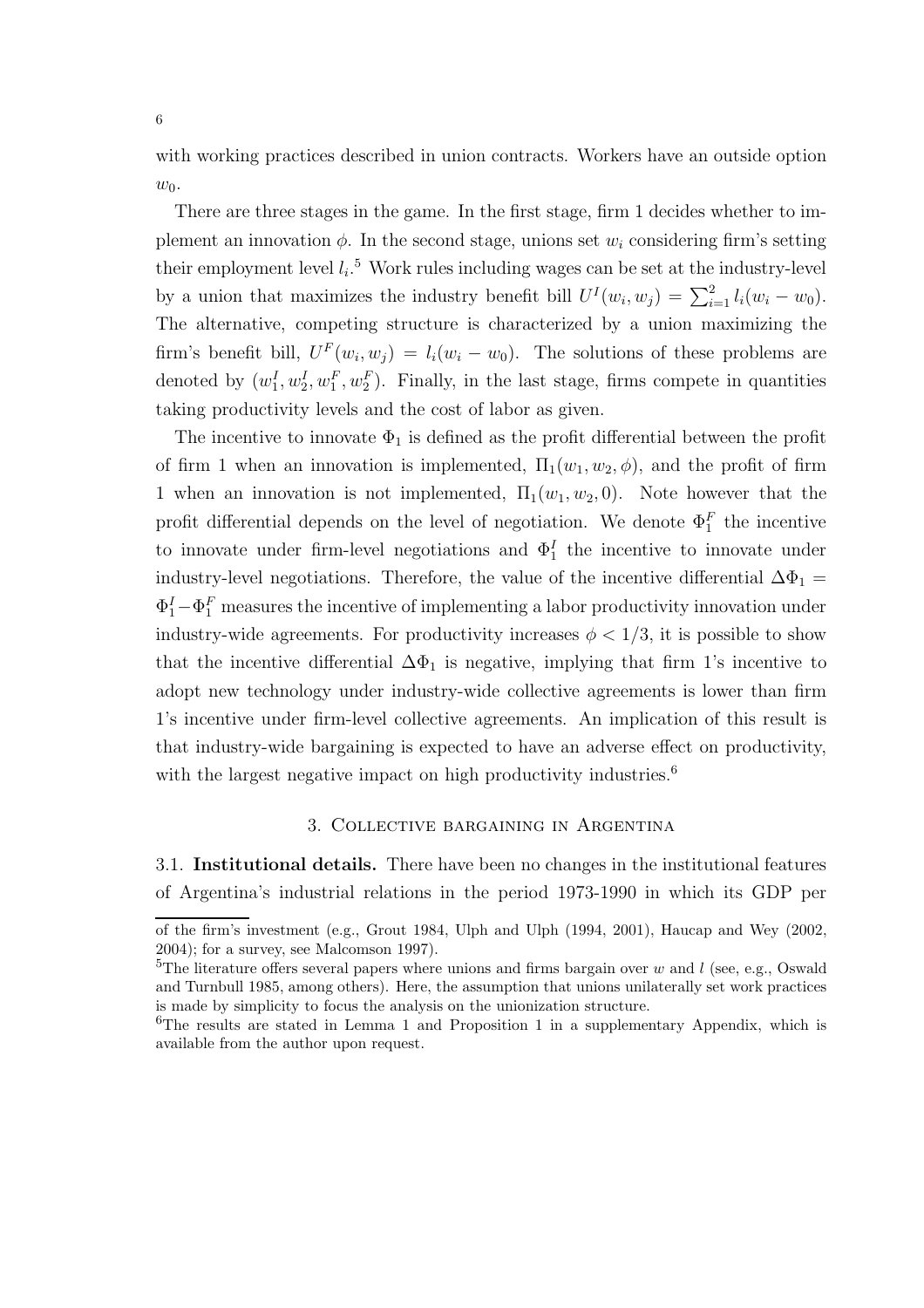

FIGURE 3.1. Argentina's per capita gross domestic product (GDP) and a productivity index in the automobile industry in the period 1950-2000. The source of the productivity index is Asociación de Fábricas de Automotores (ADEFA) and Catalano and Novick (1998).

capita decreased (Figure 3.1). The country's traditional collective bargaining system included centralized negotiations between unions and firms affecting millions of workers. The two most important aspects of centralized negotiations were the extensive (monopolistic) protection (O'Connell 1999) and the industry-wide work rules (Bronstein 1978). Traditionally, few unions were allowed to represent workers in collective bargaining and strikes, a status called "personería gremial". Once bargaining rights have been granted to a high-level union, low-level agreements are not possible. Industry-wide practices refer to work rules introduced by high-level industry agreements that set standards to other (lower-level) agreements. For example, if at the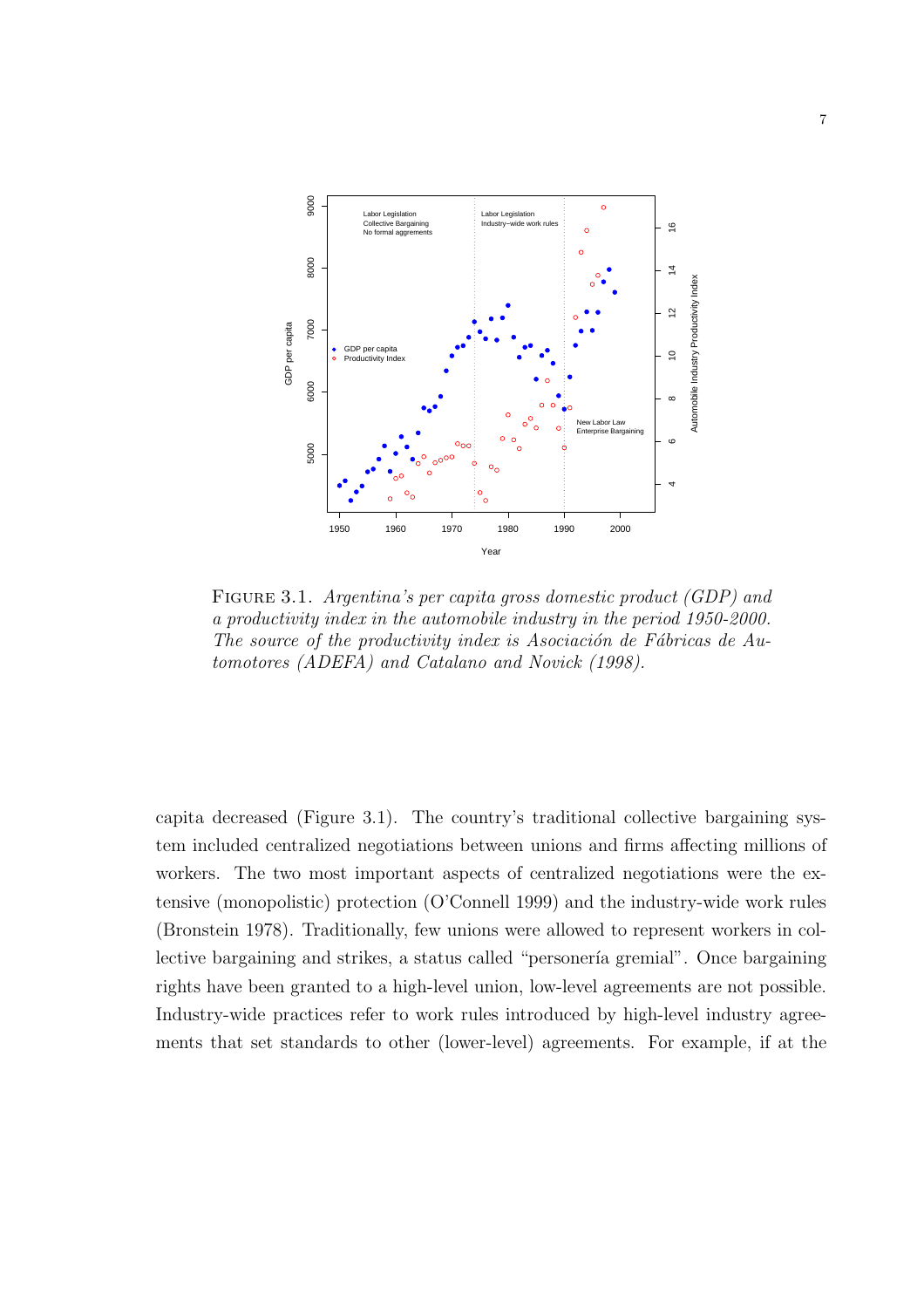industry level it is established that the wage is w **−** , firms and workers must bargain over a wage that is at least  $w$ .<sup>7</sup> ¯

In the early 1990's, Argentina made considerable progress on implementing marketoriented structural reforms.<sup>8</sup> The major changes in the labor market institutions were: (a) the decentralization of the negotiation process and (b) the introduction of negotiations based on productivity (Cardozo and Gindin, 2009). Although the reforms and the implementation of the policies were fairly complex in nature, the agreement in the literature is that the reforms undermined the hierarchy of the traditional industry-wide collective negotiations. The government implemented policies promoting firm-level collective agreements that were bargained at low levels of organization (Tuman and Morris 1998). For instance, the decree 2284 written in 1991 indicates that unions and employers have the right to "choose the level of negotiation they consider appropriate" in new or renegotiated collective agreements. After the reforms were introduced, the number of beneficiaries per contract decreased and contracts at low levels of organization doubled in percentage.

Flexible working hours, flexible contracts and flexible organization of work were also introduced in new and renewed contracts.<sup>9</sup> The collective agreements in the automobile industry, nicely described in Catalano and Novick (1998), provide an interesting and illustrative example of the changes. A number of collective agreements written in 1975 were extended without changes in the automobile industry, but other contracts were modified. For instance, the system of 8 to 10 categories agreed in 1975 was reduced to four occupational categories in the early 1990's. The productivity in the automobile industry increased dramatically after the introduction of the reforms (Figure 3.1).

<sup>&</sup>lt;sup>7</sup>In the period 1973-1976, industry-wide bargaining was widespread including roughly 7 out of 10 contracts (Bronstein 1978). The negotiations were suspended in 1976, but union contracts remained in force until they were renegotiated in 1988 and 1989.

<sup>8</sup>Argentina implemented a liberalization program, privatized public enterprises, and deregulated the economy. The labor reform included the introduction of contracts for temporary workers and a decentralization framework for collective bargaining. The decree 2284 in 1991 deregulated collective labor agreements. The interested reader can find additional details on labor market regulations and reform bills in Murillo (1997) and Etchemendy (2001).

<sup>&</sup>lt;sup>9</sup>In the period 1973-1994, 76 percent of the contracts were not renegotiated, 21 percent of the contracts were renegotiated once, and three percent of the contracts were renegotiated twice. See Aldao-Zapiola et al. (1994) for a detailed treatment of renegotiation.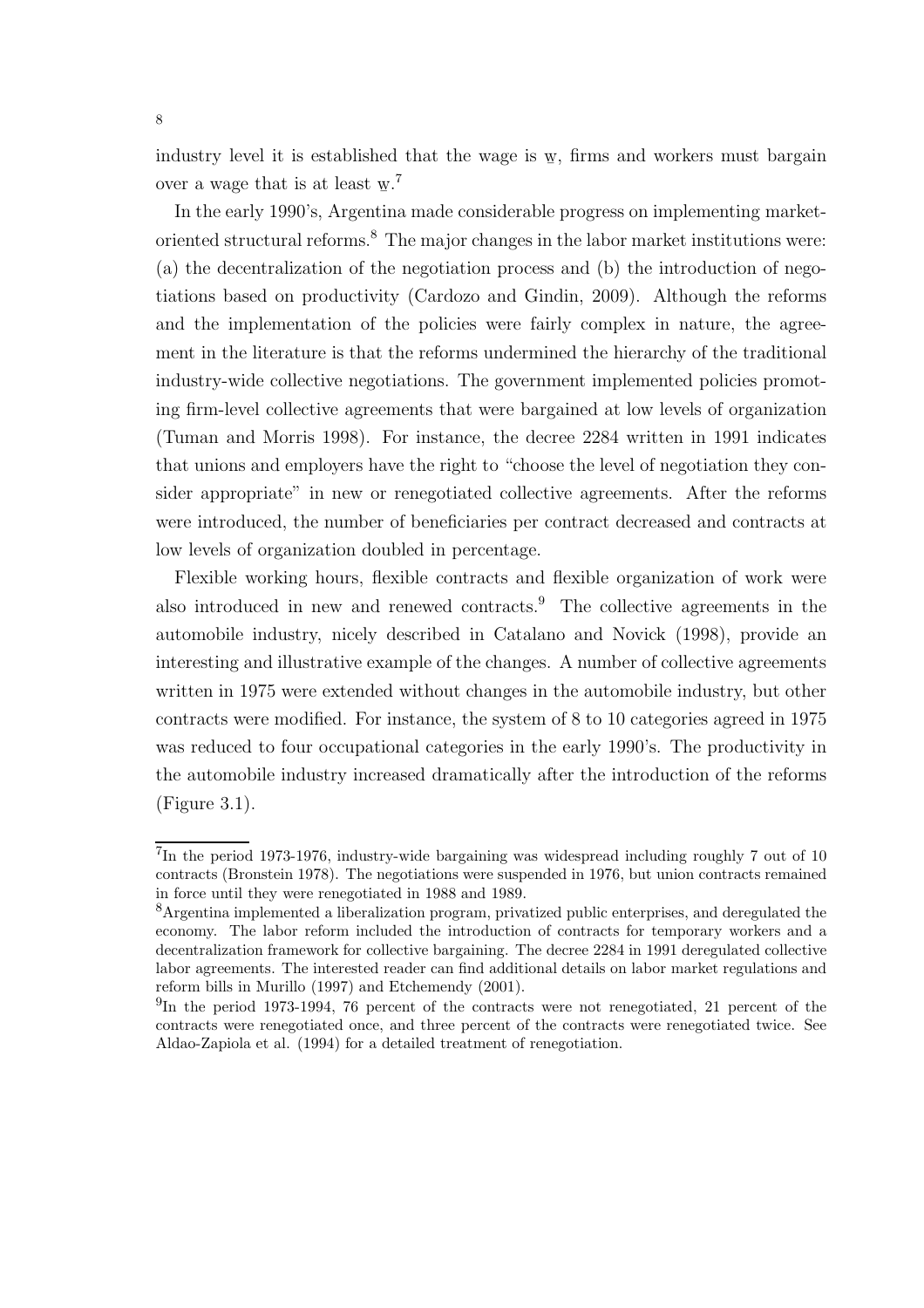| Collective agreements in the              |                                      | First Round Second Round Third Round |           |  |  |
|-------------------------------------------|--------------------------------------|--------------------------------------|-----------|--|--|
| manufacturing sector                      | 1973-1976                            | 1988-1990                            | 1991-1994 |  |  |
|                                           | Entire Population of Union Contracts |                                      |           |  |  |
| Total number of contracts                 | 218                                  | 115                                  | 31        |  |  |
| Workers covered by contracts              | 2327859                              | 983173                               | 203315    |  |  |
| Workers per contract                      | 10678                                | 8549                                 | 6559      |  |  |
|                                           | Sample of Union Contracts            |                                      |           |  |  |
| Total number of contracts                 | 47                                   | 56                                   | 31        |  |  |
| Workers covered by contracts              | 1105640                              | 824800                               | 203315    |  |  |
| Workers per contract                      | 23524                                | 14728                                | 6559      |  |  |
| Number of renegotiated contracts          | 6                                    | $\overline{4}$                       |           |  |  |
| Workers covered by renegotiated contracts | 213400                               | 82000                                | 8000      |  |  |
| Workers per renegotiated contract         | 35567                                | 20500                                | 8000      |  |  |
| Percentage of renegotiation after reforms | 12.7                                 | 7.1                                  | 3.2       |  |  |

Table 3.1. Contracts and workers covered by collective agreements in the manufacturing industry.

3.2. A description of the union data. Work rules are built from samples of collective agreements signed between 1973 and 1994. The vast majority of the union contracts used in this paper were obtained from Aldao-Zapiola et al. (1994), who provides a comprehensive list of contracts. The first sample included 378 non-randomly selected contracts. We then obtained a sample of  $221$  collective agreements.<sup>10</sup> In recent years, additional contracts were obtained from the library of the Ministerio de Trabajo de la Nación Argentina (Argentina's Labor Department) and its website. We restrict attention to a sample of collective agreements in the manufacturing industry in the period  $1973-1994$ .<sup>11</sup>

A breakdown of the contracts by negotiation round is offered in Table 3.1. The table reports number of contracts and average number of employees covered by collective

<sup>&</sup>lt;sup>10</sup>Following standard practice, contracts were partitioned into subgroups in order to increase the accuracy of the estimates. First, we stratified the population of union contracts in  $H$  different stratas. Second, we determined the number of contracts,  $n_h$ , to be selected from each stratum h. Lastly, we obtained the samples. After we generated random numbers for the contracts, we ordered them, and we selected the first  $n_h$  contracts. Additional details are available upon request.

<sup>&</sup>lt;sup>11</sup>We do not include other industries in the analysis for two important reasons: (i) industry data from the Argentine Census are available for the manufacturing sector and are not available for other industries in the period 1974-1994 (with the exception of Trade and Services); (ii) several public enterprises in the Electricity, Gas and Water sector and Service sector were privatized in the 1990's, and therefore, they were affected by a policy not analyzed in this study.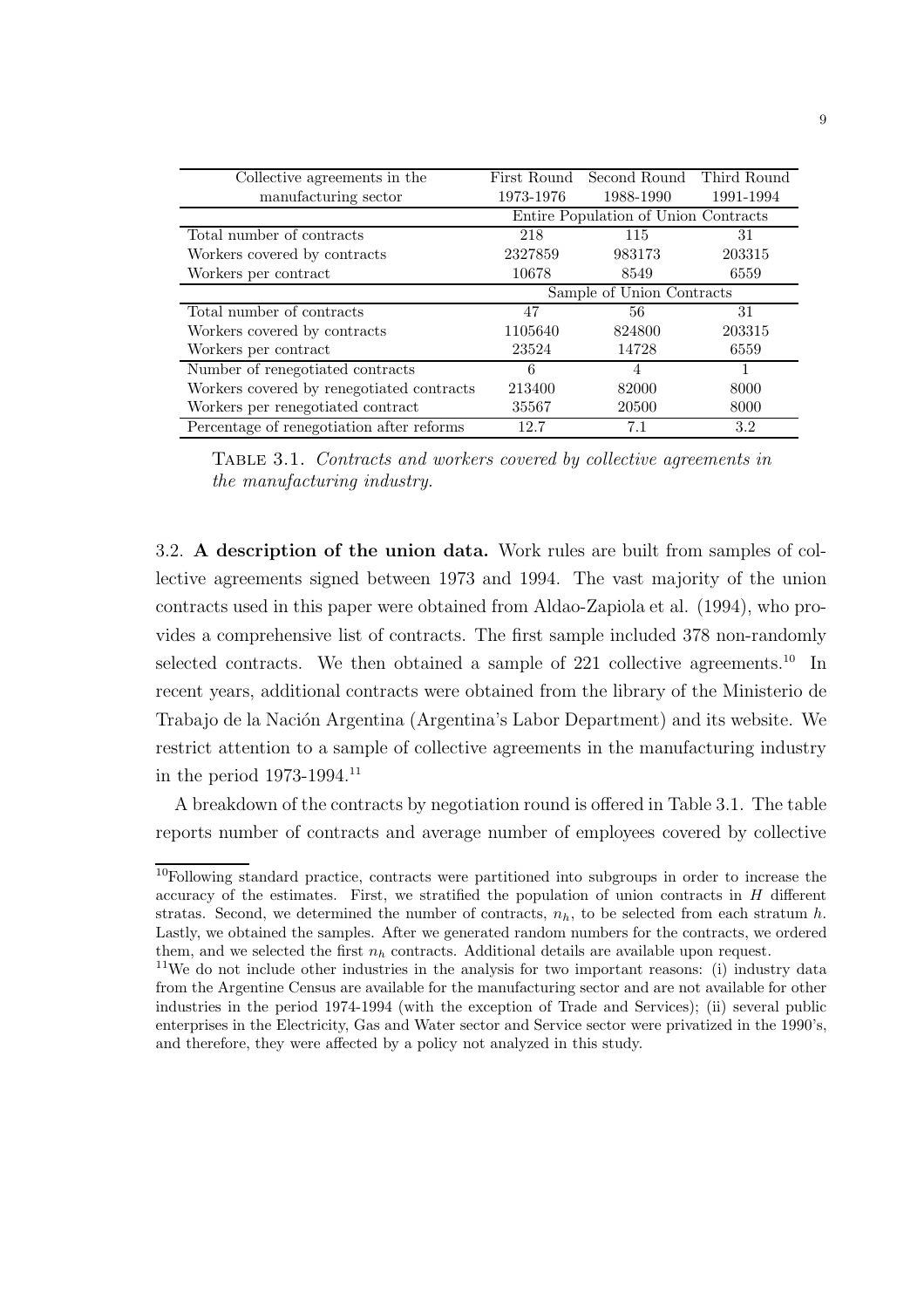agreements. For comparative purposes, we offer information on the entire population of manufacturing contracts. It is immediately apparent than our sample includes major agreements, because 36.8 percent of contracts covers 60.7 percent of workers. Corresponding to the population trend, most contracts show sizable decline in the number of beneficiaries over time. The table also shows the proportion of renegotiated contracts. Only 10 manufacturing contracts written between 1973 and 1990 were renegotiated after the reforms were implemented in the early 1990's. It is interesting to note however that renegotiated contracts have, on average, more beneficiaries than other manufacturing contracts.<sup>12</sup>

Bargaining units can be classified into four groups: establishment (plant), firm  $(multiplant)$ , area and industry.<sup>13</sup> Our sample of collective agreements includes industry level contracts and firm level contracts written before and after the reforms. In industry level contracts, unions and employers' associations bargain over working conditions that are applied throughout the industry. In firm level contracts, a firm with multiple establishments negotiates with a national or regional union. In our sample of major union contracts, the proportion of industry contracts decreased 11 percent in the 1990's, although there was a significant reduction in the number of beneficiaries per contract that exceeded 55 percent. This last number reflects in part the weakening of the industry-wide bargaining. Industry level contracts were not restrictive in the period after the reforms, because provisions negotiated between industry unions and employers' associations were not necessarily applied to bargaining units at lower levels.

 $12$ The renegotiated contracts provided provisions for workers in manufacture of motor vehicles, manufacture of synthetic resins, plastic materials and man-made fibres except glass, manufacture of bakery products, ship building and repairing, tyre and tube industries, manufacture of glass and glass products, petroleum refineries, manufacture of non-metallic mineral products not elsewhere classified, and manufacture of wearing apparel, except footwear.

<sup>&</sup>lt;sup>13</sup>In the period 1973-1994, 63 percent of contracts are industry contracts, 26 percent are firm contracts, 9 percent are area contracts, and 2 percent are establishment contracts (Aldao-Zapiola et al. 1994). Major firm level contracts and industry level contracts can have common features (e.g., similar number of beneficiaries). For instance, while industry-level agreement 2 written in 1975 covered 150,000 workers in the textile industry, firm-level agreement 21 written in 1975 covered 109,299 workers in the railroad industry.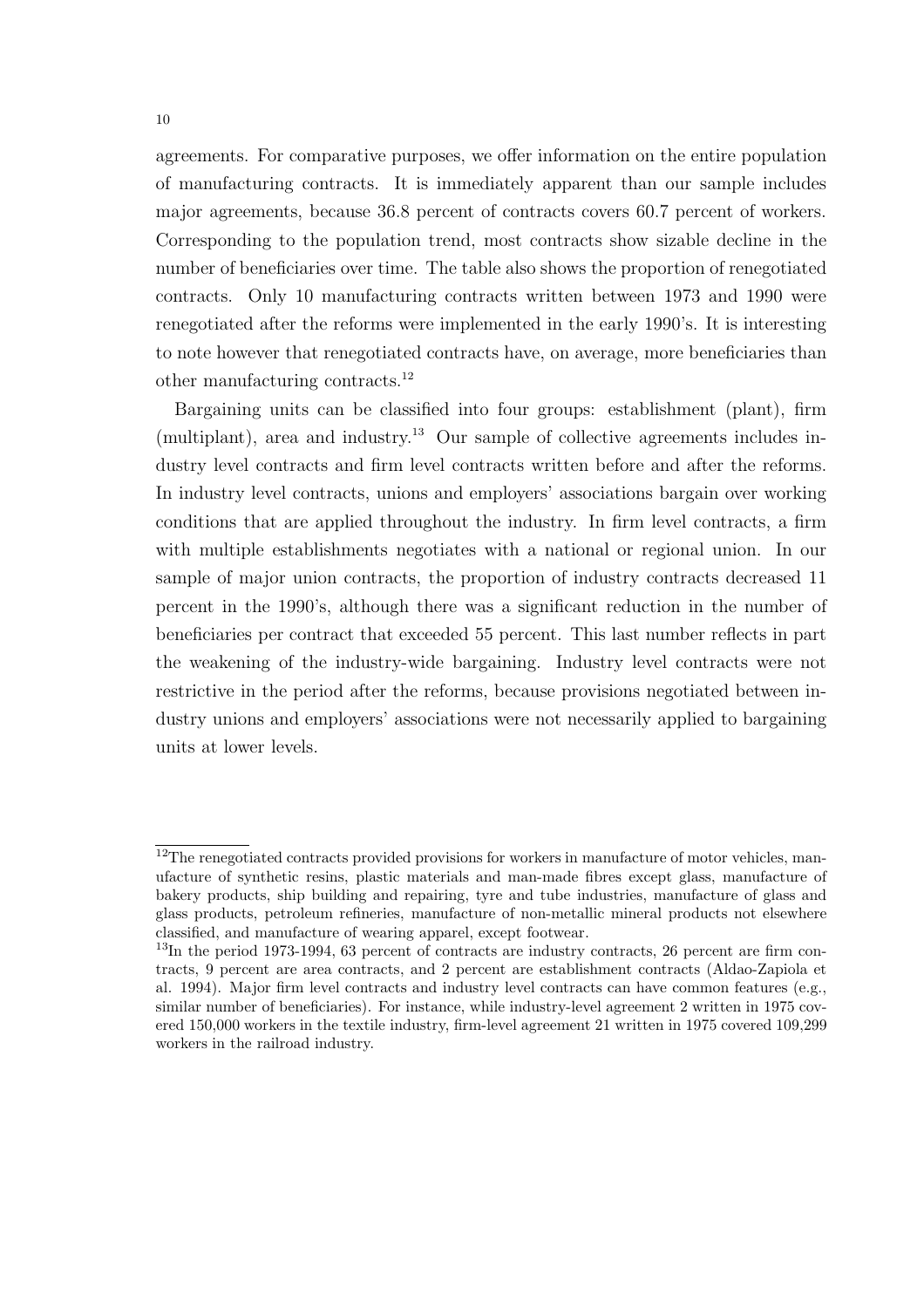

Figure 3.2. The effect of 1990's reforms on negotiations. Regional coverage refers to an agreement binding within a city, a state or a region.

The impact of the reforms on the bargaining process can be alternatively described using the geographical coverage of the collective agreements. Their coverage is limited to a firm, a state, a number of states, or it can be national in character. In our sample of manufacturing agreements, 17 percent of the contracts are binding within a particular city, state or region. For instance, the collective agreement 167 signed in  $1975$  covered manufactures of quebracho extracts.<sup>14</sup> The collective agreement covers the Argentine Chaco region including the provinces of Santiago del Estero and Santa Fe. Local agreements could also be possible by national unions with local representation and affiliation. The collective agreement of General Motors Argentina in the 1990's was signed by the union of the province of Córdoba, where the main plant of the firm is located. As shown in Figure 3.2, the reforms introduced in the early 1990's significantly increased the proportion of regional and firm contracts at low levels of

 $14$ Quebracho is a hard wood produced in the "Gran Chaco" region in northern Argentina and Paraguay.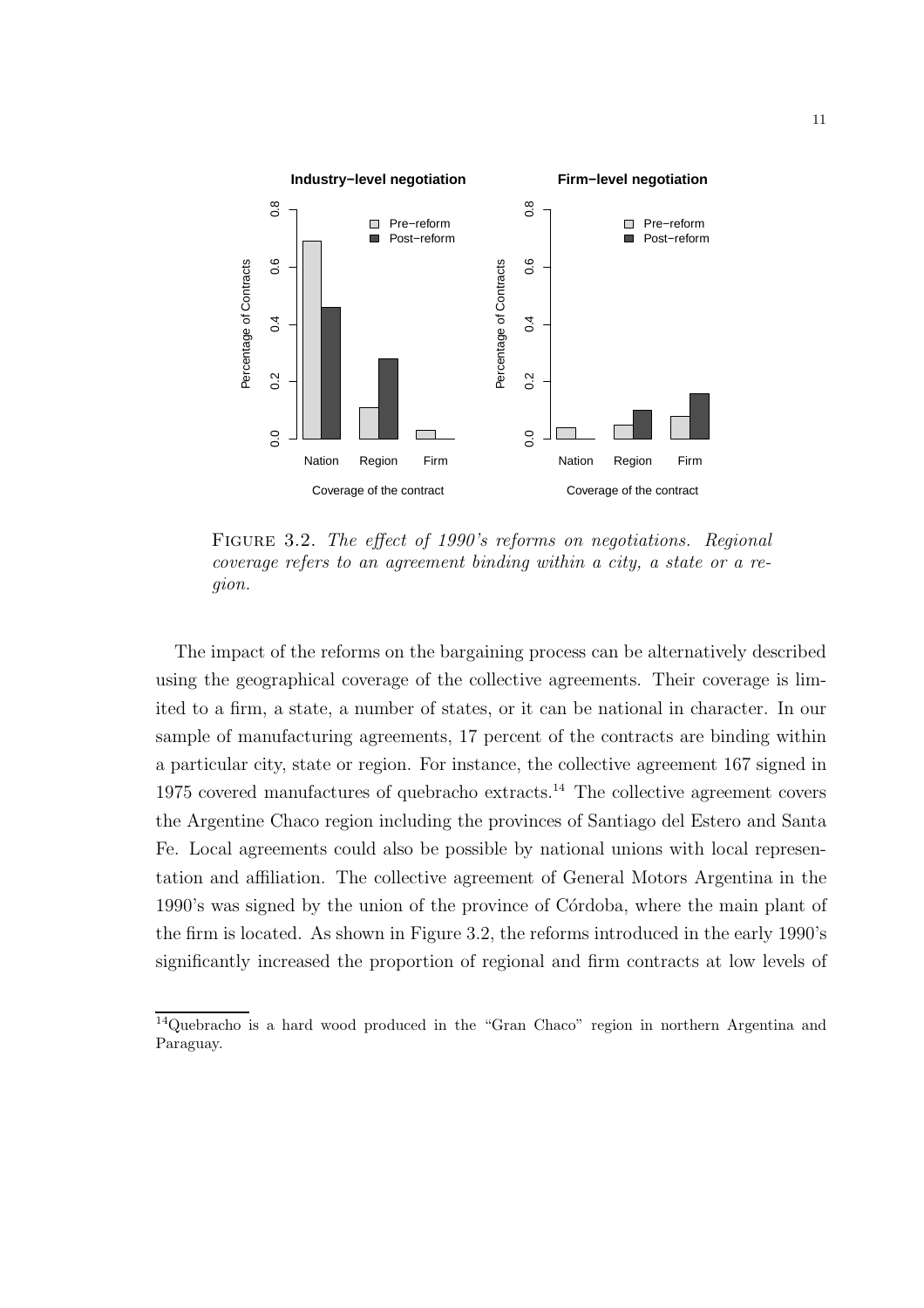organization, although industry bargaining remained widespread in the period after the reforms.

Using the sample of manufacturing contracts, we identify 16 commonly included practices. Work rules can be categorized into 6 groups: working conditions, redeployment, hiring and layoffs, working week, featherbedding and capital acquisition (Table 3.2).<sup>15</sup> An example of practices on technology can be found in the collective agreement between the Union of Chemical and Petrochemicals industry and the Argentine Chamber of the Chemical and Petrochemical industry signed in 1989. The contract, which sets working conditions for all firms in the industry and covers 23,000 workers, states that both parties need to agree on improving productivity and new methods and technologies. In contrast, the agreement at the firm level between Ford Motor Argentina and the Mechanics Union (SMATA) states that the company can introduce new production methods and technology. The primary focus of this paper is related to the following question: Do featherbedding and capital acquisition work rules bargained after the introduction of policies that promote decentralization increase productivity?

3.3. A description of the industry data. The industry data is obtained from the Argentine Economic Census, which is analogous to the economic census of the U.S. Census Bureau. It was conducted in 1974, 1985 and 1994 by the Argentine National Institute of Statistics and Census (INDEC) and has the advantage of including information on the state where an industry is located. Production data is provided at the four-digit International Standard Industrial Classification (ISIC) level. To define industries consistently over time, it is important to standardize the industry definitions used in the 1974 census (ISIC Rev.2) and 1994 census (ISIC Rev.3). <sup>16</sup> Taking into consideration restrictions imposed by industry definitions and data availability, the production data used in this study includes 55 Argentine manufacturing industries located in 24 provinces.

<sup>15</sup>Oswald and Turnbull (1985) introduce a similar classification of union practices.

<sup>&</sup>lt;sup>16</sup>We evaluated the standardization of the industry definitions by comparing statistics for the automobile industry with the ones reported in Catalano and Novick (1998). We defined the automobile industry as including firms in manufacture of motor vehicles, motor vehicle bodies, trailers, semitrailers, trailer parts, and parts and accessories for motor vehicles and their engines. The productivity patterns obtained from different data sources show remarkable similarities. Labor productivity changed over time, increasing dramatically after the reforms.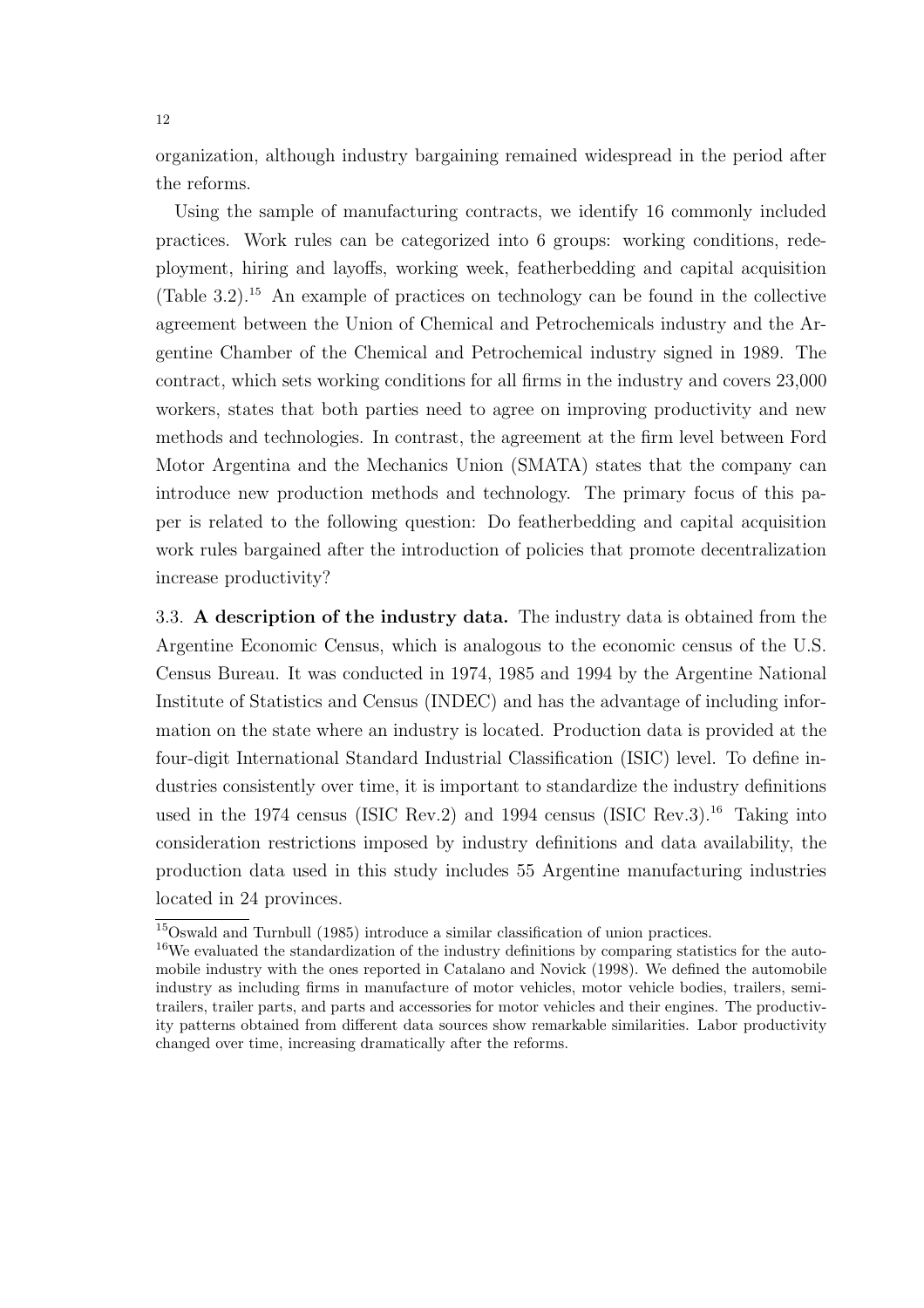| <b>Work Rules</b>      | Before  | After       | Dummy variable description:                          |
|------------------------|---------|-------------|------------------------------------------------------|
|                        | reforms | reforms     |                                                      |
| 1. Working conditions  |         |             |                                                      |
| a. Security            | 0.680   | 0.555       | Does the contract include practices associated with  |
|                        | (0.469) | (0.502)     | safety in the workplace?                             |
| b. Equipment           | 0.874   | 0.888       | Is the company committed to provide                  |
|                        | (0.333) | (0.317)     | job equipment?                                       |
| c. Hygiene             | 0.213   | $0.185\,$   | Does the contract include norms associated with      |
|                        | (0.411) | (0.392)     | a healthy work environment?                          |
| 2. Redeployment        |         |             |                                                      |
| a. Promotions          | 0.204   | 0.167       | Does the contract include explicit rules             |
|                        | (0.404) | (0.376)     | on promotions within the establishment?              |
| b. Redeployment        | 0.815   | $0.537\,$   | Does the collective agreement include practices      |
|                        | (0.390) | (0.503)     | on redistribution of workers and rehiring?           |
| c. Leave and absence   | 0.689   | $\,0.592\,$ | Does the contract include worker's right to get back |
|                        | (0.465) | (0.503)     | to work in case of leaves and absences?              |
| 3. Hiring & Layoffs    |         |             |                                                      |
| a. Staff reduction     | 0.349   | 0.148       | Does the contract includes rules                     |
|                        | (0.479) | (0.358)     | on discharges and suspensions?                       |
| b. Vacancies           | 0.631   | 0.685       | Does the contract include working rules              |
|                        | (0.485) | (0.468)     | on recruitment of workers?                           |
| 4. Working Week        |         |             |                                                      |
| a. Holidays            | 0.427   | 0.462       | Does the contract explicitly mention                 |
|                        | (0.497) | (0.503)     | holidays?                                            |
| b. Vacations           | 0.447   | 0.460       | Does the contract include practices and indicates    |
|                        | (0.499) | (0.504)     | the duration of annual vacations?                    |
| c. Weekly rest         | 0.563   | 0.518       | Does the collective agreement include                |
|                        | (0.498) | (0.504)     | rules on weekly rest?                                |
| d. Working week        | 0.398   | 0.574       | Does the contract include rules on the duration of   |
|                        | (0.491) | (0.499)     | the working week and hours worked per day?           |
| 5. Featherbedding      |         |             |                                                      |
| a. Displacement        | 0.184   | 0.093       | Does the contract include norms on workers displaced |
|                        | (0.389) | (0.292)     | by a technological change or a fall in demand?       |
| b. Categories          | 0.582   | 0.333       | The contract indicates number and description        |
|                        | (0.495) | (0.476)     | of occupational categories                           |
| 6. Capital Acquisition |         |             |                                                      |
| a. Technology          | 0.184   | 0.185       | Unions and managers bargain over                     |
|                        | (0.389) | (0.392)     | incorporation of new technology                      |
| b. Training            | 0.339   | 0.259       | Do contracts include norms to maintain or implement  |
|                        | (0.476) | (0.442)     | programs of professional training and development?   |

Table 3.2. Work rules classification and dummy variable description. Standard deviations are presented in parentheses.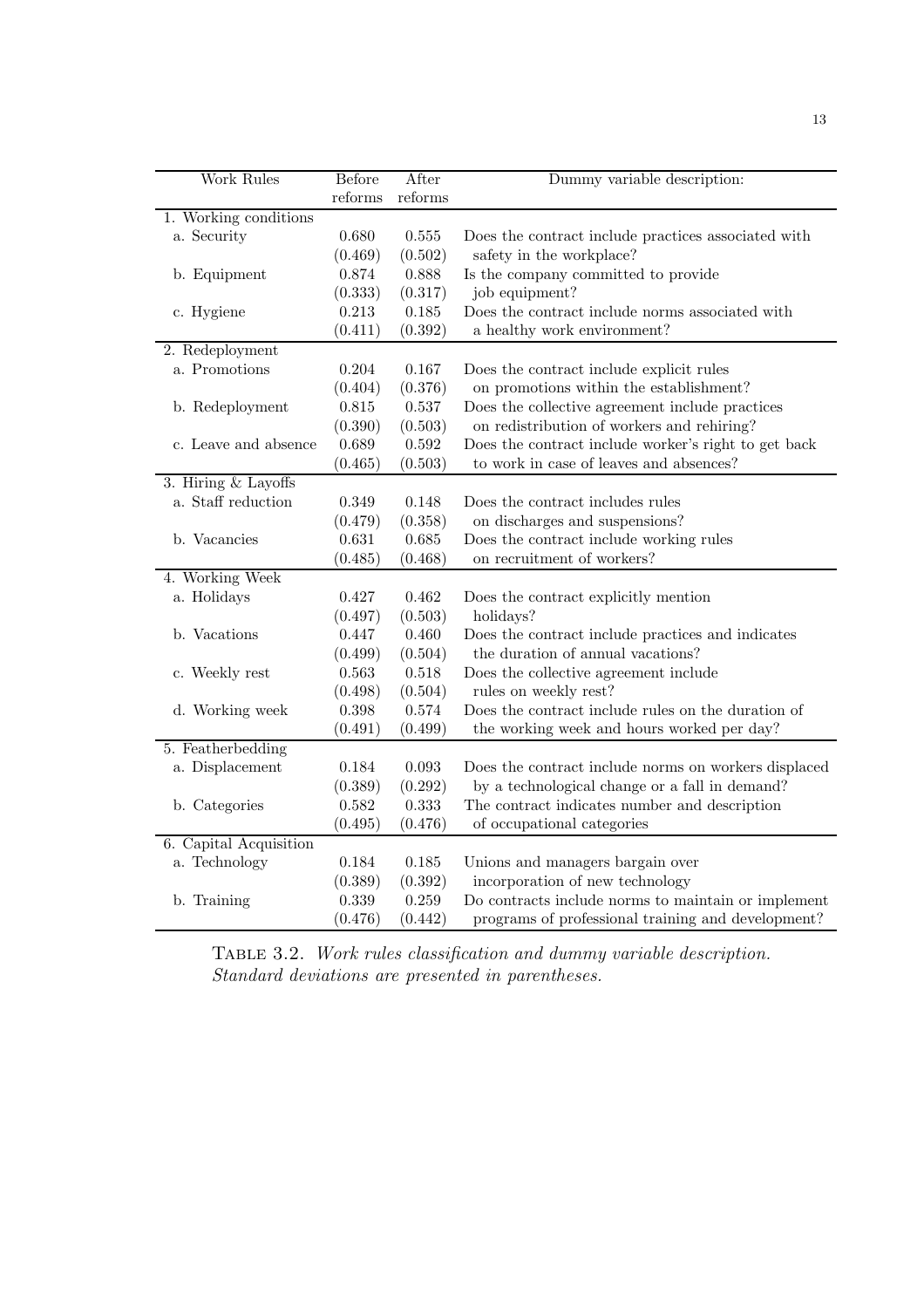

 $after the policy change.$ after the policy change. FIGURE 3.3. Figure 3.3. Bargained practices in collective agreements before and Bargained practices in collective agreements before and

of productivity.<br> $^{\rm 17}$ of workers. This is due to lack of data on labor and capital to create better measures of productivity. of workers. This is due to lack of data on labor and capital to create Our measure of efficiency is constructed as industry net output divided by number Our measure of efficiency is constructed as industry net output divided by number We present additional details and data sources in Appendix A. We present additional details and data sources in Appendix A. better measures

alternative measures of economic efficiency. <sup>17</sup>Our definition is similar to the one used in Stiroh (2002). A number of studies have focused on  $\frac{17}{1}$ factor productivity and estimate differences in marginal products of labor and capital. factor productivity and estimate differences in marginal products alternative measures of economic efficiency. For instance, Hsieh and Klenow (2009) consider total 17Our definition is similar to the one used in Stiroh (2002). A number of studies have focused on For instance, Hsieh and Klenow (2009) consider total of labor and capital.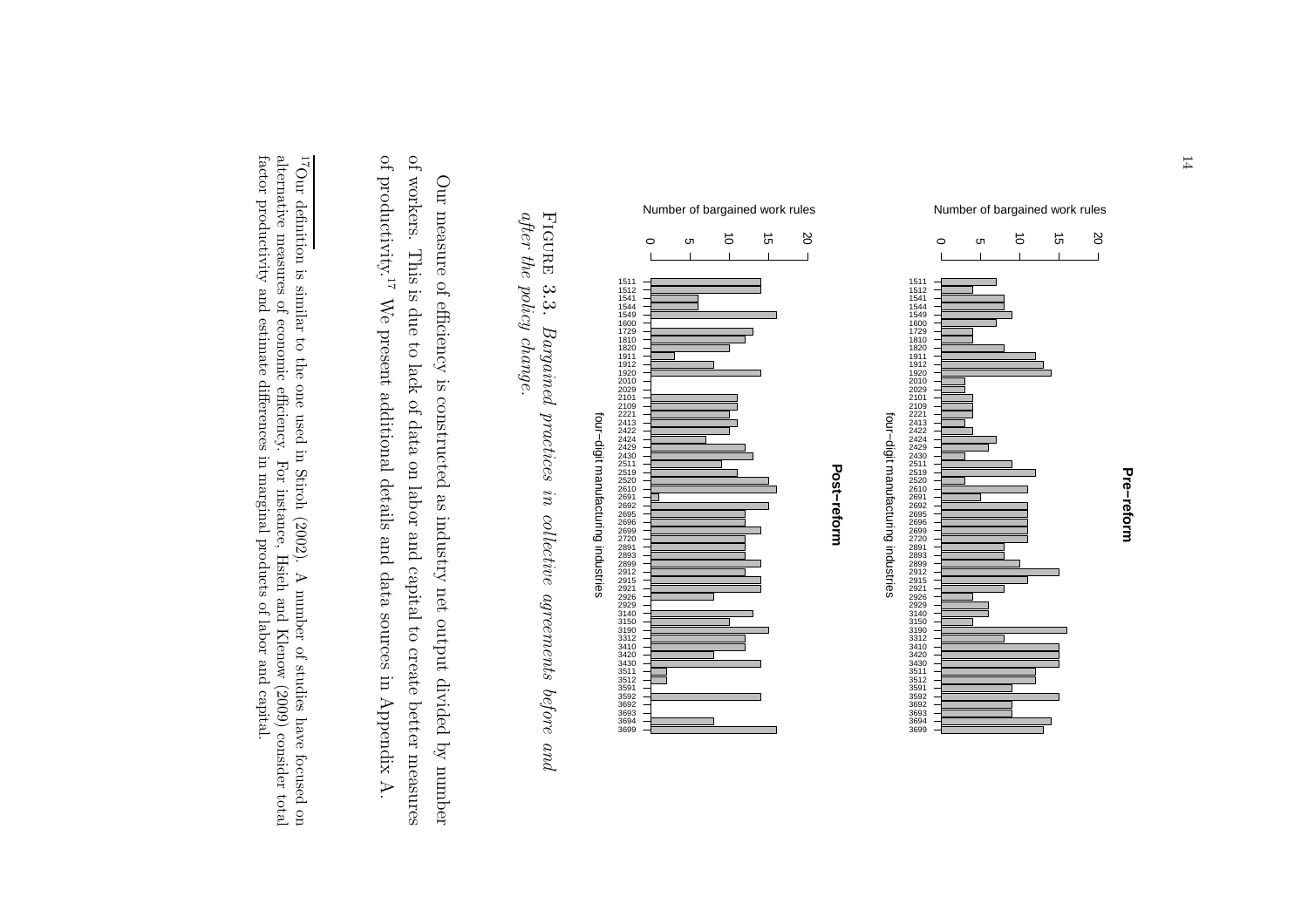3.4. Data construction. The construction of the data set used in this paper involved the following main steps: (1) classification of contracts according to the fourdigit ISIC level of aggregation; (2) identification of manufacturing industries and standardization of the industry definitions over time; (3) qualitative analysis of practices included in the contracts and construction of industry-wide work rules.

In step  $(3)$ , we were able to construct two measures of industry work rules. For each of the 55 manufacturing industries, we created time series of the work rules described in Table 3.2 in each of the 24 Argentine provinces. If work practices were bargained in firm-level contracts, we aggregated them to the four-digit ISIC level. Our first measure simply indicates whether union contracts in industry i located in state s at time t include a work practice,  $W_{ist}$ . Our second measure is defined as,

$$
I_{ist} = K_{ist}^{-1} \sum_{k=1}^{K_{ist}} \xi_{kist},
$$
\n(3.1)

where  $K_{ist}$  denotes the number of contracts and  $\xi_{kist}$  is an indicator variable for whether union contract  $k$  includes a work practice.

Using Figure 3.3, we illustrate the changes of the work rule  $W$  after the reforms in each of the manufacturing industries considered in our paper. The figure presents the total number of work rules in union contracts negotiated before and after the policy reform. We see that the new institutional setting generated changes in work practices that were not uniformly extended across manufacturing industries. Thus, we can investigate productivity growth differences between industries by examining variation in work practices over time and across industries. In the next section, we introduce the methods to be applied to a difference-in-difference model of labor productivity.

#### 4. Models and Methods

We begin with a simple productivity equation given by,

$$
y_{ist} = \delta_1 W_{ist} + \delta_2 A_t + \delta_3 AW_{ist} + \mathbf{x}'_{ist} \mathbf{\beta} + \epsilon_{ist},
$$
\n(4.1)

where the unit of observation is the productivity of industry  $i$  in state  $s$  at time  $t$ . The variable  $y_{ist}$  is defined as the logarithm of the quantity of net output  $q_{ist}$  divided by the number of workers  $l_{ist}$ . The variable  $y_{ist}$  may also measure productivity growth.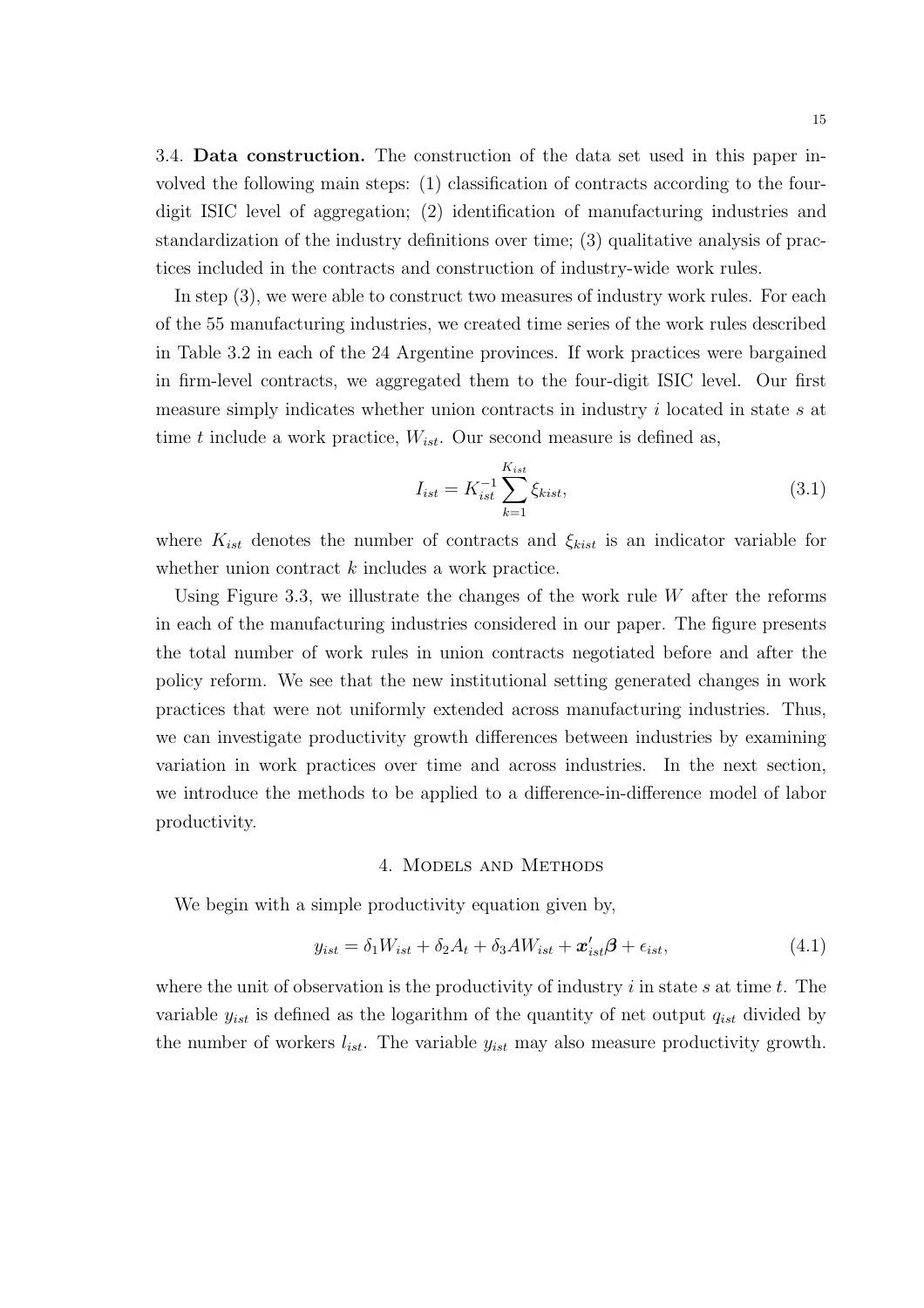While the variable  $W_{ist}$  indicates whether union contracts affecting industry i include a work practice, the variable  $A_t$  is an indicator variable for years after the policy reform initiated in 1991. The variable  $AW_{ist}$  is defined as the product of the indicator for a bargained work rule,  $W_{ist}$ , and the indicator variable for years after the policy change,  $A_t$ . The model also includes a set of independent variables,  $x_{ist}$ . These variables are described in detail in Appendix A. Lastly, the variable  $\epsilon_{ist}$  is the error term.

4.1. Estimation. The model presented in equation (4.1) can be tentatively estimated using simple regression methods. The coefficient  $\delta_1$  measures the difference in the conditional expected value of labor productivity between industries whose workers bargain over work rule W and industries whose workers do not bargain over work rule W. The coefficient  $\delta_2$  measures the differences in the expected value of productivity after the policy change. The coefficient  $\delta_3$  measures the difference between productivity of industries whose workers bargain over W and industries whose workers do not bargain over  $W$ , *after* the policy change. The changes in the labor legislation and the presence of less prevalent industry-wide work rules after the Argentina's reform in the early 1990's would imply a positive coefficient  $\delta_3$ . However, results from estimating (4.1) may be biased because industry latent heterogeneity is likely to be correlated with W.

4.1.1. Unobserved heterogeneity. We consider a variation of model (4.1) that includes industry effect  $\alpha_i$ 's and state effect  $\mu_s$ 's. The industry effects represent differences in managerial abilities and sector externalities affecting labor productivity that are constant over time and across state. The state effects capture industry-invariant and time-invariant differences in regional productivity. After introducing these effects, the previous model can be rewritten using a more convenient notation,

$$
y_{ist} = \mathbf{d}'_{ist}\delta + \mathbf{x}'_{ist}\beta + \alpha_i + \mu_s + u_{ist},
$$
\n(4.2)

where  $\boldsymbol{\delta} = (\delta_1, \delta_2, \delta_3)'$ ,  $\boldsymbol{d}_{ist} = (W_{ist}, A_t, AW_{ist})'$ . This model can be easily estimated considering fixed effects methods (see, e.g., Hsiao 2003 and Baltagi 2008). Under the assumption that  $\mathbb{E}(u_{ist}|\boldsymbol{d}_{ist},\boldsymbol{x}_{ist},\alpha_i,\mu_s)=0$ , the results are expected to be unbiased. Following the recent literature on inconsistent standard errors in panel data, we cluster the standard errors at the province level (e.g., Cameron, Gelbach and Miller 2008,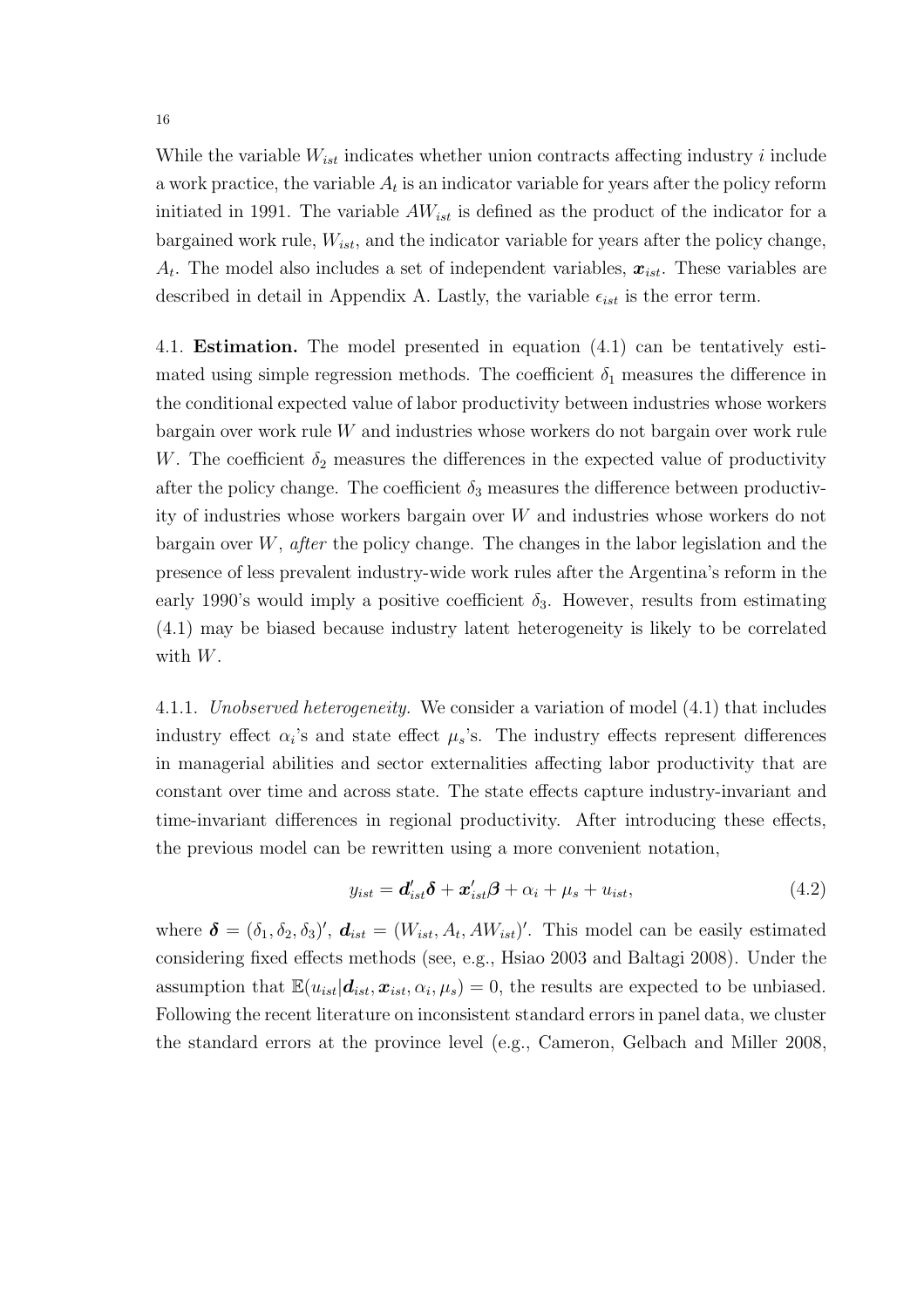Stock and Watson 2008, Angrist and Pischke 2009, Cameron, Gelbach and Miller 2010).

4.1.2. Endogenous covariates. Since in the 1990's unions and firms bargained over work rules and productivity, we estimate equation (4.2) using Two Stage Least Squares (TSLS) methods. The suspected endogenous variables  $(W_{ist}, AW_{ist})$  are instrumented using the average number of employees covered by union contracts and the average length of contracts in other industries and states. These instruments should capture variation associated with the policy reforms that is unrelated to productivity advances in industry i located in state s.

4.2. A quantile regression approach. A growing body of the literature investigates the distributional effects of policy (see, e.g., Bitler, Gelbach, and Hoynes 2006, Bandiera, Larcinese, and Rasul 2010). The studies show that the conditional mean model may provide an incomplete description of the effect of a policy on the outcome of interest. This section introduces two simple approaches designed to overcome the limitations of classical methods in the presence of heterogeneous policy effects, while addressing individual heterogeneity and the possibility of endogenous covariates.

A quantile regression version of model (4.2) is,

$$
Q_{Y_{ist}}(\tau|\boldsymbol{d}_{ist},\boldsymbol{x}_{ist},\alpha_i,\mu_s)=\boldsymbol{d}_{ist}'\boldsymbol{\delta}(\tau)+\boldsymbol{x}_{ist}'\boldsymbol{\beta}(\tau)+\alpha_i(\tau)+\mu_s(\tau), \qquad (4.3)
$$

where  $\tau$  is a quantile in  $(0, 1)$  and  $Q(\cdot | \cdot)$  is the  $\tau_i$ -th conditional quantile function. The parameter  $(\delta(\tau)', \beta(\tau)')'$  provides an opportunity for investigating how the policy variables and other independent variables influence the location, scale and shape of the conditional distribution of our productivity measure. For instance, if we have an identically, independently distributed error term distributed as  $F$  and one covariate  $W_{ist}$ , the quantile functions  $Q_{Y_{it}}(\tau|\cdot)$  are parallel lines with parameter  $(\beta_0(\tau), \delta_1)$ ', and the distance between them is the difference between the intercept terms. It is possible, however, that  $\delta_1(\tau)$  changes with the quantile  $\tau$ , suggesting lines with different slopes.

In this paper, we accommodate existing methods to estimate the conditional quantile function  $(4.3)$ .<sup>18</sup> We first introduce a simple extension to the fixed effects estimator

<sup>&</sup>lt;sup>18</sup>The quantile regression model (4.3) is slightly different to the one estimated in Koenker (2004) and Lamarche (2010). They do not consider a two-way panel data model. Both individual effects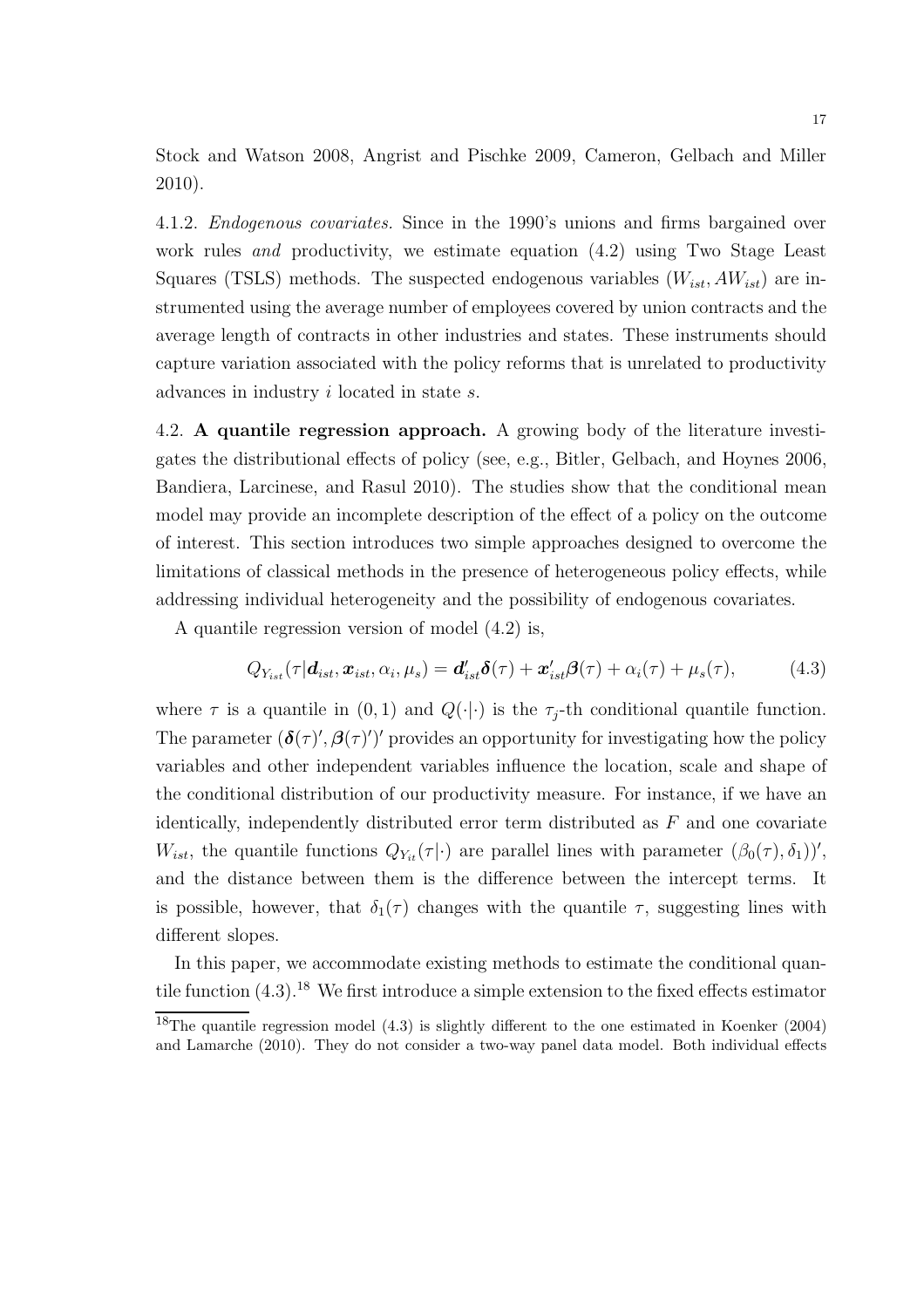proposed by Koenker (2004), allowing for industry and state location shift effects on the conditional quantiles of labor productivity. Let  $C(\cdot)$  be the summation of quantile regression check functions,

$$
C(\tau; \boldsymbol{\delta}, \boldsymbol{\beta}, \boldsymbol{\alpha}, \boldsymbol{\mu}) = \sum_{i=1}^{N} \sum_{s=1}^{S} \sum_{t=1}^{T} \rho_{\tau} (y_{ist} - \boldsymbol{d}_{ist}' \boldsymbol{\delta} - \boldsymbol{x}_{ist}' \boldsymbol{\beta} - \alpha_i - \mu_s), \qquad (4.4)
$$

where  $\rho_{\tau}$  is the classical quantile regression check function (see, e.g., Koenker 2005). We follow Koenker's approach of jointly estimating the parameter of interest and the nuisance parameters, because standard panel data transformations are not available in quantile regression. An estimator for a model with industry and state effects is defined as,

$$
(\hat{\boldsymbol{\delta}}(\tau)', \hat{\boldsymbol{\beta}}(\tau)', \hat{\boldsymbol{\alpha}}(\tau)', \hat{\boldsymbol{\mu}}(\tau)')' = \operatorname{argmin} \{ C(\boldsymbol{\tau}; \boldsymbol{\delta}, \boldsymbol{\beta}, \boldsymbol{\alpha}, \boldsymbol{\mu}) \}.
$$
(4.5)

To address a potential problem of endogenous covariates, we accommodate the method proposed by Harding and Lamarche (2009). Consider the objective function for the conditional instrumental quantile relationship that is given by:

$$
R(\tau, \boldsymbol{\delta}; \boldsymbol{\beta}, \boldsymbol{\gamma}, \boldsymbol{\alpha}, \boldsymbol{\mu}) = \sum_{i=1}^{N} \sum_{s=1}^{S} \sum_{t=1}^{T} \rho_{\tau}(y_{ist} - \boldsymbol{d}_{ist}'\boldsymbol{\delta} - \boldsymbol{x}_{ist}'\boldsymbol{\beta} - \alpha_{i} - \mu_{s} - \hat{\boldsymbol{w}}_{ist}'\boldsymbol{\gamma}), \quad (4.6)
$$

where the term  $\hat{w}_{ist}$  is the vector of instruments introduced by Chernozhukov and Hansen (2006). In practice, it is possible to construct  $\hat{w}$  by a least squares projection of the endogenous variables  $d$  on the instruments  $w$ , exogenous variables  $x$  and individual effects. The procedure in Harding and Lamarche (2009) is similar to the one developed by Chernozhukov and Hansen (2006, 2008) and proceeds in two steps. First they minimize the objective function above for  $\beta$ ,  $\alpha$ ,  $\mu$ , and  $\gamma$  as functions of  $\tau$  and  $\delta$ ,

$$
\{\hat{\boldsymbol{\beta}}(\tau,\boldsymbol{\delta}),\hat{\boldsymbol{\alpha}}(\tau,\boldsymbol{\delta}),\hat{\boldsymbol{\mu}}(\tau,\boldsymbol{\delta}),\hat{\boldsymbol{\gamma}}(\tau,\boldsymbol{\delta})\}=\operatorname{argmin}\left\{R(\tau,\boldsymbol{\delta};\boldsymbol{\beta},\boldsymbol{\gamma},\boldsymbol{\alpha})\right\}.
$$
 (4.7)

represent distributional shift effects on the conditional quantiles of labor productivity, implying that the conditional distribution for each industry and state may have different shape.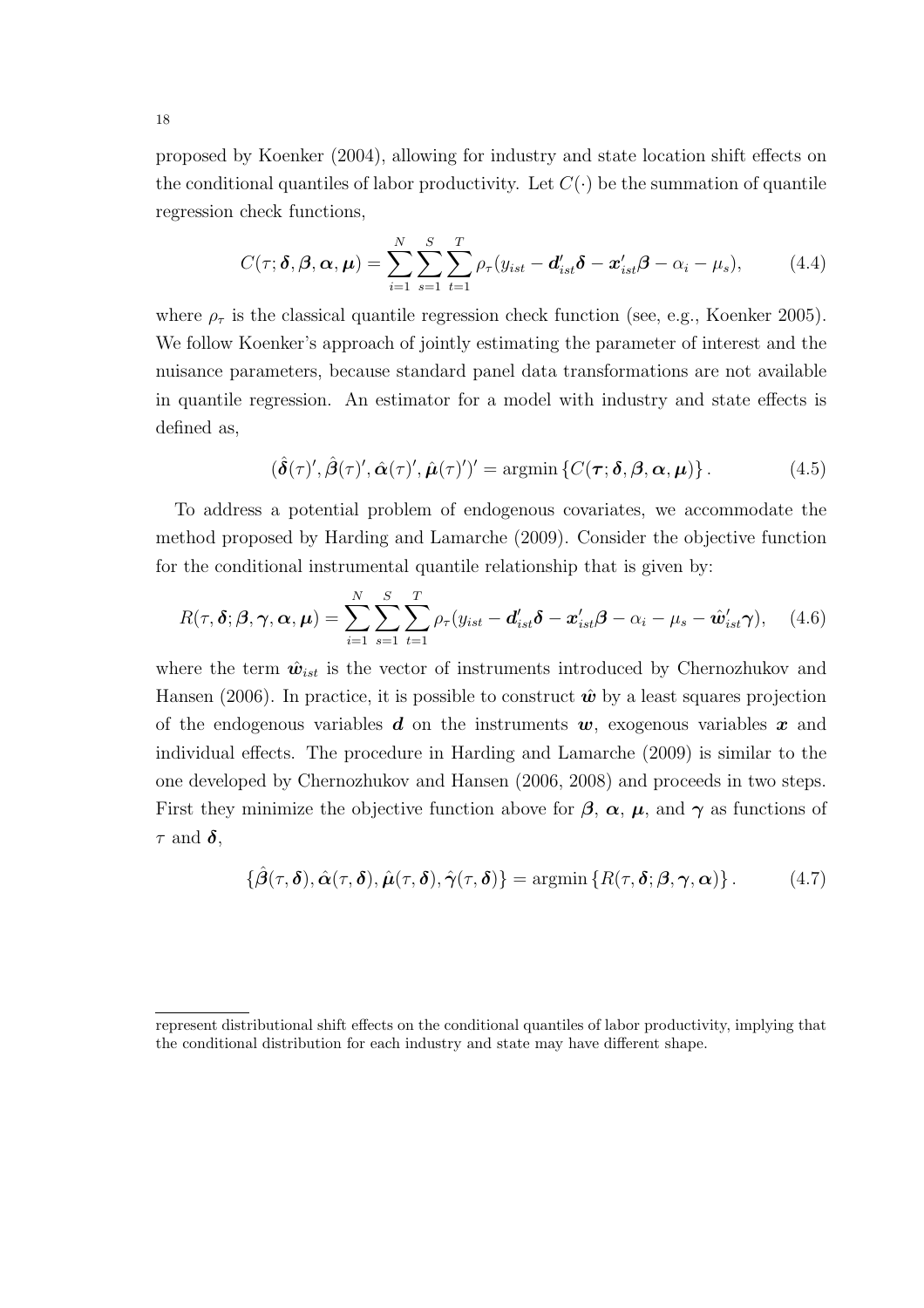Then they estimate the coefficient on the endogenous variable  $d$  by finding the value of  $\delta$ , which the following quadratic function defined on  $\gamma$ :

$$
\hat{\delta}(\tau) = \underset{\delta \in \mathcal{D}}{\operatorname{argmin}} \left\{ \hat{\gamma}(\tau, \delta)' \mathbf{A} \hat{\gamma}(\tau, \delta) \right\},\tag{4.8}
$$

for a given positive definite matrix  $\mathbf{A}^{19}$  To obtain standard errors and do basic inference, we simply accommodate the covariance matrices obtained in Koenker (2004) and Harding and Lamarche (2009). The interested reader can find additional details in Koenker (2005), Chernozhukov and Hansen (2006, 2008) and Lamarche (2010).

### 5. Empirical Results

This section presents results on basic regression models that are employed to document the effect of work rules on labor productivity in the Argentine manufacturing industry. Tables 5.1 and 5.2 present evidence of the effect of work rules on two measures of productivity. While columns (1) and (2) present results for labor productivity equations, columns (3) and (4) present results for productivity growth equations. All the variations of the models include, in addition to the variables of interest, industry and state fixed effects, and control variables (see Appendix A for a more detailed description of the variables).<sup>20</sup>

5.1. Panel data results. The results presented in column (1) of Table 5.1 indicate that displacement practices have a significant, negative effect on productivity, suggesting that contracts with practices on displacement of workers might limit manager's ability to do work in the most efficient manner. We find, however, that these practices seem to positively affect productivity in the period after the reforms. The evidence seems to imply that work-wide practices limit management effectiveness to conduct production operations, but practices are effective if they are not imposed by high-level negotiations.

<sup>&</sup>lt;sup>19</sup>It is convenient to consider the asymptotic covariance matrix of  $\hat{\gamma}$  (Chernozhukov and Hansen 2006). The requirement is that  $\boldsymbol{A}$  be any uniformly positive definite matrix, and for practical convenience, can be  $\mathbf{A} = \mathbf{I}$  or  $\hat{\mathbf{A}} = (NST)^{-1} \sum_i \sum_s \sum_t \hat{\mathbf{w}}_{ist} \hat{\mathbf{w}}'_{ist}$ .

 $20$ Note that the models do not include time effects. This is to avoid issues of linear dependence with the variable of interest 'After the reforms',  $A_t$ . When we carefully handle non-singularities in the design matrix, we obtain similar results for the coefficients  $\delta_1$  and  $\delta_3$  to the ones presented in Table 5.1. These results are available upon request.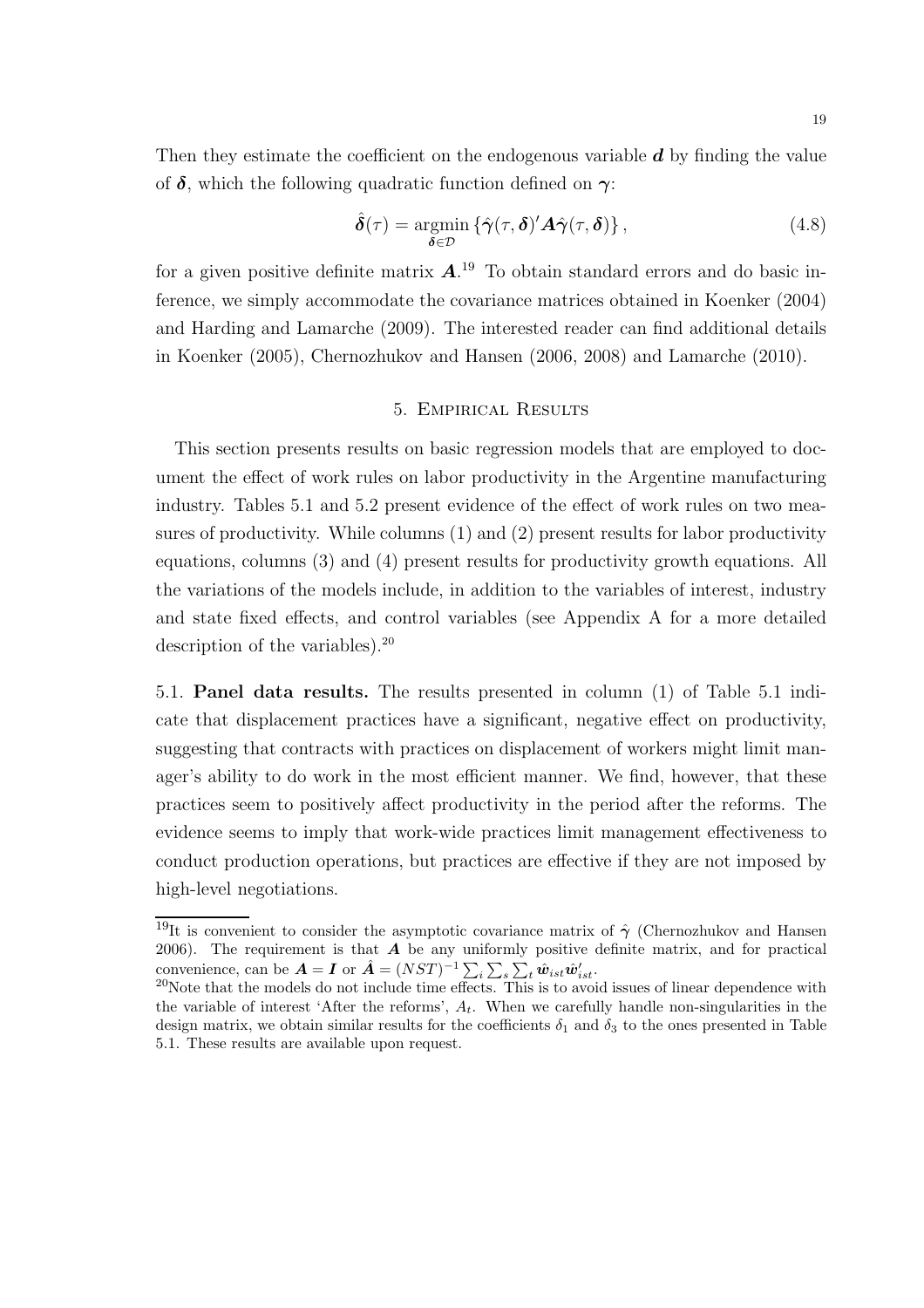|                               | Labor Productivity Specifications |                     |                    |                     |  |  |
|-------------------------------|-----------------------------------|---------------------|--------------------|---------------------|--|--|
| Individual Working Rules      |                                   | Level               | Growth             |                     |  |  |
|                               | (1)                               | (2)                 | (3)                | (4)                 |  |  |
| Displacement                  | $-0.331^{\dagger}$                | $-0.321^{\ddagger}$ | $-0.488‡$          | $-0.475^{\ddagger}$ |  |  |
|                               | (0.152)                           | (0.191)             | (0.239)            | (0.262)             |  |  |
| After reforms                 | $2.130*$                          | $2.129*$            | $1.052^{\ddagger}$ | $1.048*$            |  |  |
|                               | (0.350)                           | (0.197)             | (0.515)            | (0.269)             |  |  |
| Displacement after reforms    | $0.367*$                          | 0.364               | $0.544^{\dagger}$  | $0.546^{\ddagger}$  |  |  |
|                               | (0.120)                           | (0.227)             | (0.259)            | (0.305)             |  |  |
| F-test (p-value)              |                                   | 0.000               |                    | 0.000               |  |  |
| Sargan test (p-value)         | $\overline{\phantom{0}}$          | 0.209               | -                  | 0.330               |  |  |
| Categories                    | $-0.628*$                         | $-0.616*$           | $-0.779$           | $-0.763*$           |  |  |
|                               | (0.162)                           | (0.185)             | (0.465)            | (0.246)             |  |  |
| After reforms                 | $2.053^{\ast}$                    | $2.056*$            | $1.250^{\dagger}$  | $1.250*$            |  |  |
|                               | (0.404)                           | (0.209)             | (0.573)            | (0.285)             |  |  |
| Categories after reforms      | $0.340^{\ddagger}$                | 0.336               | 0.020              | 0.021               |  |  |
|                               | (0.177)                           | (0.224)             | (0.412)            | (0.302)             |  |  |
| F-test (p-value)              |                                   | 0.000               |                    | 0.000               |  |  |
| Sargan test (p-value)         | $\overline{a}$                    | 0.757               | $\overline{a}$     | 0.870               |  |  |
| Technology                    | $-0.195$                          | $-0.192$            | $-0.421$           | $-0.415$            |  |  |
|                               | (0.195)                           | (0.206)             | (0.271)            | (0.287)             |  |  |
| After reforms                 | $1.863*$                          | $1.860*$            | 0.776              | $0.767*$            |  |  |
|                               | (0.357)                           | (0.187)             | (0.555)            | (0.256)             |  |  |
| Technology after reforms      | $0.905*$                          | $0.910*$            | $1.183^{\dagger}$  | $1.197*$            |  |  |
|                               | (0.243)                           | (0.254)             | (0.438)            | (0.351)             |  |  |
| F-test (p-value)              |                                   | 0.000               |                    | 0.000               |  |  |
| Sargan test (p-value)         |                                   | 0.780               |                    | 0.158               |  |  |
| Training                      | $-0.545^{\dagger}$                | $-0.546*$           | $-0.867*$          | $-0.869*$           |  |  |
|                               | (0.223)                           | (0.211)             | (0.278)            | (0.291)             |  |  |
| After reforms                 | $1.861*$                          | $1.857*$            | 0.837              | $0.819*$            |  |  |
|                               | (0.364)                           | (0.199)             | (0.521)            | (0.270)             |  |  |
| Training after reforms        | $0.970*$                          | $0.977*$            | $1.196*$           | $1.225*$            |  |  |
|                               | (0.215)                           | (0.280)             | (0.305)            | (0.383)             |  |  |
| F-test (p-value)              |                                   | 0.000               |                    | 0.000               |  |  |
| Sargan test (p-value)         | $\overline{\phantom{0}}$          | 0.671               | $\qquad \qquad -$  | 0.910               |  |  |
| Basic and additional controls | Yes                               | Yes                 | Yes                | Yes                 |  |  |
| State effects                 | Yes                               | Yes                 | Yes                | Yes                 |  |  |
| Industry effects              | Yes                               | Yes                 | Yes                | Yes                 |  |  |
| Number of observations        | 1030                              | 1030                | 899                | 899                 |  |  |

TABLE 5.1. Results of the effect of individual work rules on productivity. The symbols ‡,†,∗ denote statistically different from zero at the 0.10, 0.05, and 0.01 level of significance. Clustered standard errors are in parentheses.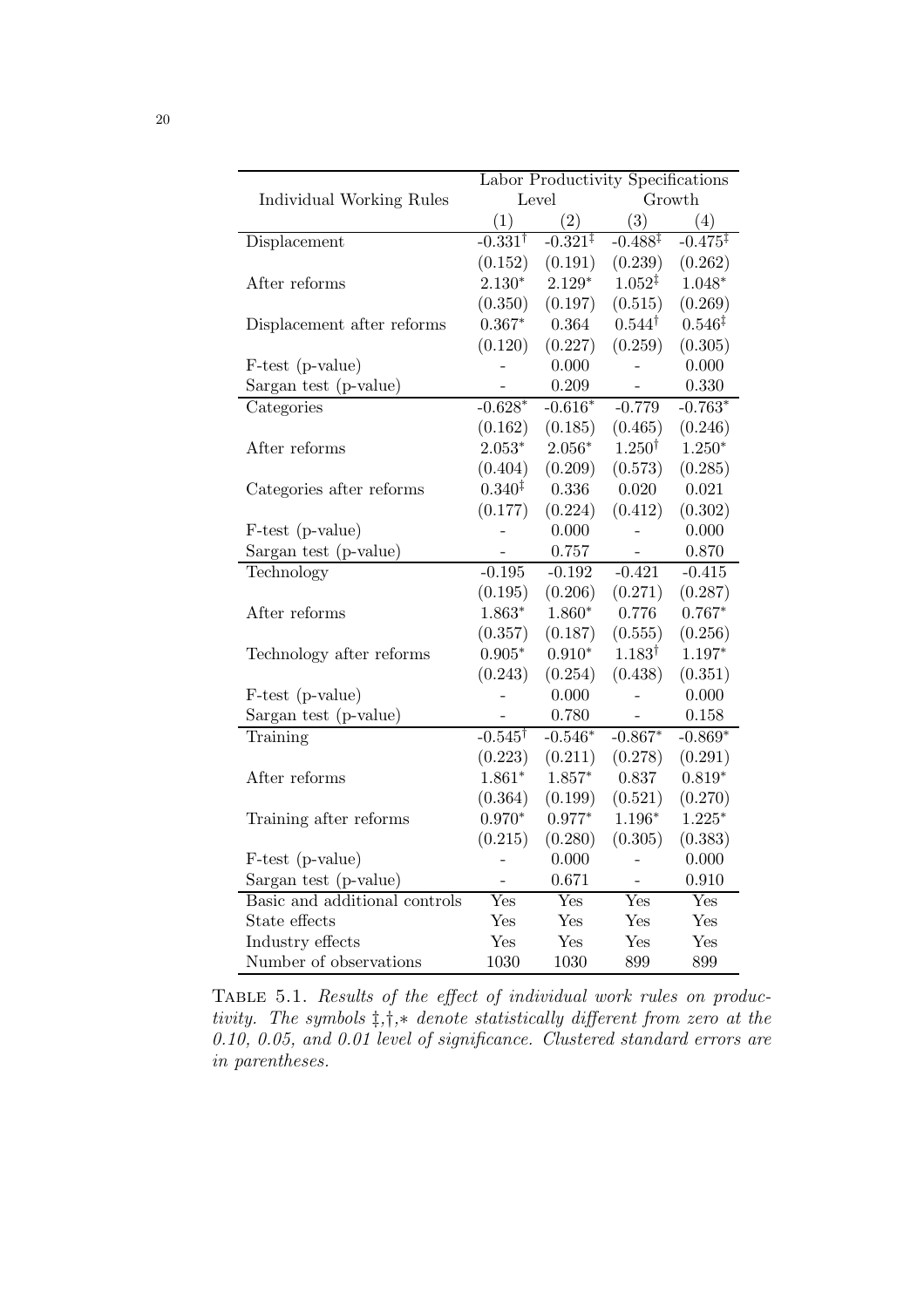Moreover, the results in column (1) suggest that industries with contracts that include practices on occupational categories and training have lower productivity than industries with contracts that do not include these work rules. The effect of practices on technology acquisition is negative, but insignificant at standard levels. We also find that practices on physical and human capital acquisition lead to productivity advances in the period after the reforms. Lastly, the evidence presented in column (3) suggests that practices on physical and human capital bargained after the reforms increase productivity growth.<sup>21</sup>

5.2. Instrumental variable results. The period of negotiation characterized by industry-wide work practices imposed a unified view on ways of conceiving and implementing productivity-based methods. In the early 1990's, the collective agreements introduced alternative methods of evaluating and rewarding productivity (Catalano and Novik 1998). If these practices are negotiated at the industry level and are correlated with industry latent innovation or state's productivity, our previous results represent unbiased estimates of the effects of interest. The fixed effects strategies employed in columns (1) and (3) of Table 5.1 would provide reliable estimates of the policy parameter. However, one may argue that industries' level of innovation did not remain constant in the period after the policy change, and therefore, practices could be negotiated more often in industries with high level of innovation. We employ TSLS methods in models with fixed effects to account for the possibility of an endogenous policy variable.

Ideally, we would like to use as instruments external shocks to the industry that hit the negotiation process but not industry productivity. The reform introduced in the 1990's represents an external shock, but practices are suspected to be endogenous because unions and firms bargain over practices that affect productivity. To instrument work rule W bargained in industry  $i$  and state  $s$ , we use average number of

<sup>21</sup>Appendix B presents robustness checks. In all the variants of the model, we find that the effect of technology after the reform is positive and significant, suggesting that decentralized negotiation on technology acquisition lead to productivity gains. The table also illustrates the importance of controlling for observed heterogeneity. Column (1) in Table B.1 shows that industry-wide practices on technology acquisition tend to increase productivity. As expected, however, these results are not robust to the inclusion of additional controls for regional disparities.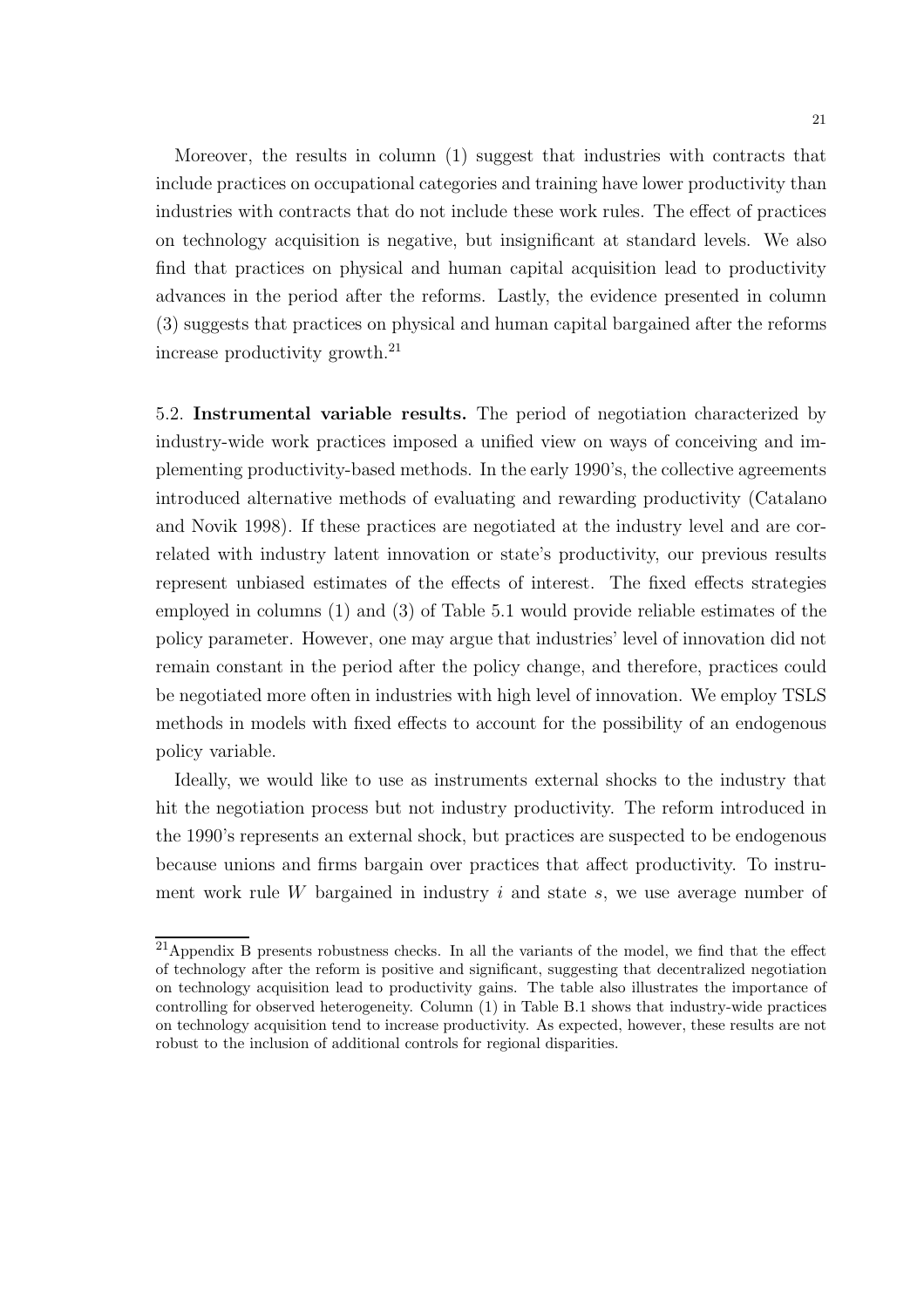employees covered by union contracts and average length of contracts in other industries located in other states.<sup>22</sup> The instruments represent features of the weakening of the industry-wide collective bargaining uncorrelated with latent determinants of productivity in industry  $i$  in state  $s$ . It might be possible however that aggregate shocks over time drive productivity and negotiations in other states but the model includes a variable that captures time effects common across industries and states,  $A_t$ . In addition, the models are estimated using clustered standard errors. Thus, the number of employees and contract's duration in other industries that are distant to industry  $i$  in state  $s$  capture variation associated with the policy reforms that is unrelated to productivity advances in industry  $i^{23}$  Table 5.1 offers evidence that the instruments pass the standard test of overidentification, and instruments and endogenous variables are strongly correlated.

Table 5.1 presents instrumental variable results of the effect of work practices on productivity and productivity growth. The results presented in column (2) suggest that productivity is higher in industries with contracts that do not include industrywide rules on displacement of workers and categories of workers. We also find that practices on technology and training after the policy change increase productivity. Therefore, the evidence continues to suggest that the policies that weakened the traditional industry-wide collective agreements increased productivity in the manufacturing sector. The results for the productivity growth equations estimated in column (4) also indicate a significant effect of the policy. Physical and human capital practices increase mean productivity by 1.20% and 1.22% in the period after the reforms.

 $^{22}$ It is known that contract's duration is an important component in the collective bargaining process (see, e.g., Murphy 1992 and Dye 1985). The literature documents several factors affecting contract's duration, including cost-of-living adjustments and industry-specific transaction costs. In Argentina, however, the duration of union contracts were dramatically affected by the "ultra-activity" law, which allows contracts to be extended if unions and firms do not agree to a revision. In the period 1975-1998, approximately 90 percent of the contracts were of "indefinite" duration.

<sup>&</sup>lt;sup>23</sup>The theoretical justification of using contract's duration to instrument the endogenous policy variable also relies on the fact that contracts were extended despite that unions and firms did not agree to a revision. This can be interpreted as implying that productivity in an industry might not be associated with contracts' duration. It may, however, influence productivity in the first year, when firms and unions were less uncertain about contract's duration. We address this concern by using the length of contracts in other industries located in other states.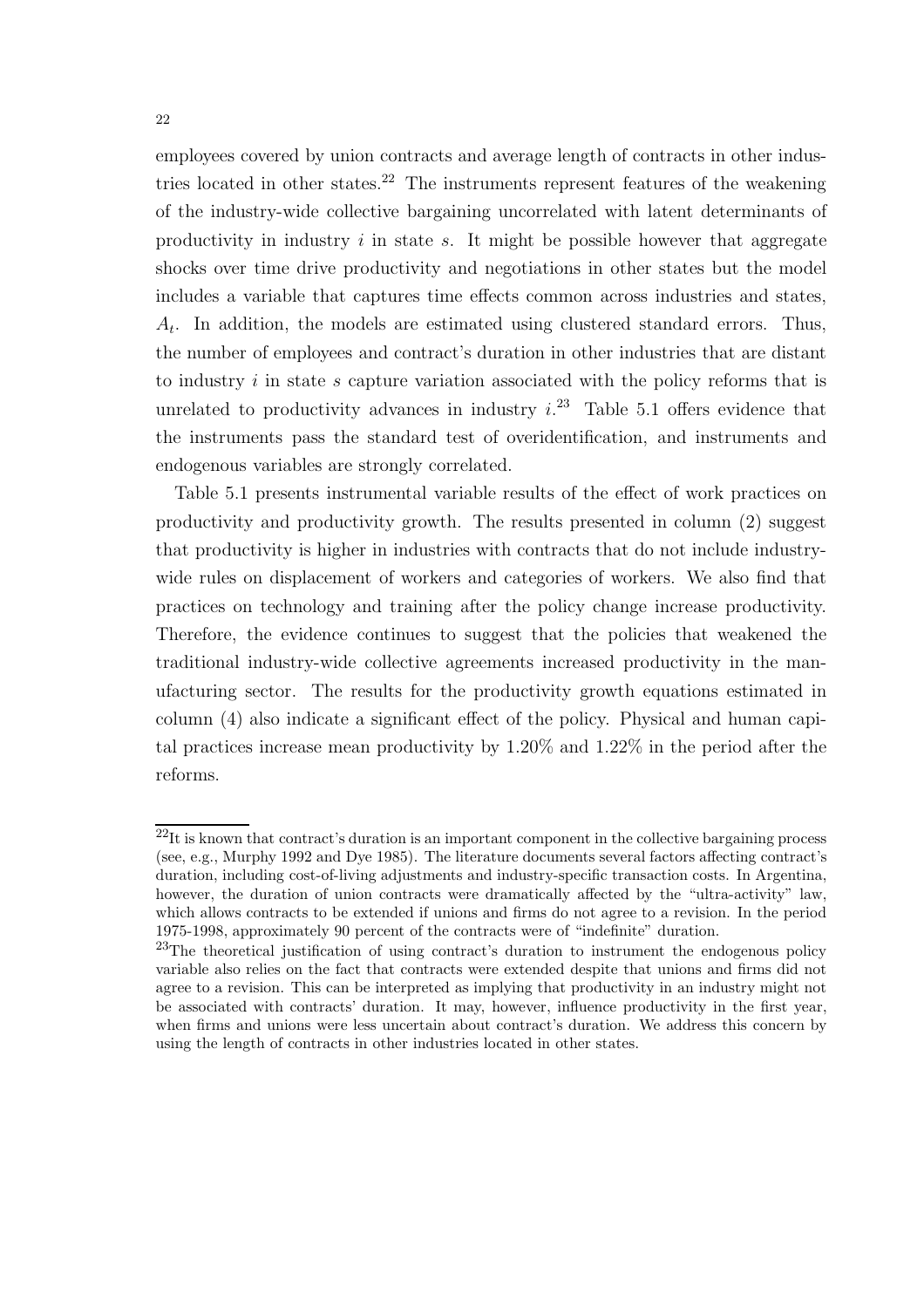|                            | Labor Productivity Specifications |                            |                    |                     |  |  |
|----------------------------|-----------------------------------|----------------------------|--------------------|---------------------|--|--|
| Complementary Practices    |                                   | Levels                     | Growth             |                     |  |  |
|                            | (1)                               | $\left( 2\right)$          | (3)                | (4)                 |  |  |
| Displacement               | $-0.649*$                         | $-0.649*$                  | $-1.088*$          | $-1.089*$           |  |  |
|                            | (0.136)                           | (0.244)                    | (0.302)            | (0.329)             |  |  |
| Categories                 | $-0.772^{\dagger}$                | $-0.749*$                  | $-0.588$           | $-0.560$            |  |  |
|                            | (0.303)                           | (0.285)                    | (0.646)            | (0.381)             |  |  |
| Technology                 | 0.123                             | 0.117                      | $-0.025$           | $-0.034$            |  |  |
|                            | (0.211)                           | (0.286)                    | (0.353)            | (0.391)             |  |  |
| Training                   | $-0.328$                          | $-0.329$                   | $-0.667^{\dagger}$ | $-0.666^{\ddagger}$ |  |  |
|                            | (0.251)                           | (0.279)                    | (0.312)            | (0.386)             |  |  |
| After reforms              | $1.630*$                          | $1.631*$                   | 0.676              | $0.670^{\dagger}$   |  |  |
|                            | (0.398)                           | (0.239)                    | (0.556)            | (0.327)             |  |  |
| Displacement after reforms | $-0.247$                          | $-0.236$                   | 0.129              | 0.143               |  |  |
|                            | (0.276)                           | (0.275)                    | (0.381)            | (0.371)             |  |  |
| Categories after reforms   | 0.195                             | 0.188                      | $-0.367$           | $-0.372$            |  |  |
|                            | (0.280)                           | (0.275)                    | (0.504)            | (0.371)             |  |  |
| Technology after reforms   | $0.831^{\dagger}$                 | $0.843^{\ddagger}$         | $1.193^{\dagger}$  | $1.216^{\dagger}$   |  |  |
|                            | (0.355)                           | (0.449)                    | (0.505)            | (0.603)             |  |  |
| Training after reforms     | $0.799*$                          | $0.786^{\dagger}$          | 1.038*             | $1.024^{\dagger}$   |  |  |
|                            | (0.260)                           | (0.383)                    | (0.302)            | (0.516)             |  |  |
| F-test (p-value)           |                                   | 0.000                      |                    | 0.000               |  |  |
| Sargan test (p-value)      |                                   | 0.695                      |                    | 0.568               |  |  |
| Basic controls             | Yes                               | $\overline{\mathrm{Y}}$ es | Yes                | Yes                 |  |  |
| Additional controls        | Yes                               | Yes                        | Yes                | Yes                 |  |  |
| State effects              | Yes                               | Yes                        | Yes                | Yes                 |  |  |
| Industry effects           | Yes                               | Yes                        | Yes                | Yes                 |  |  |
| Number of observations     | 1030                              | 1030                       | 899                | 899                 |  |  |

Table 5.2. The effect of complementary work rules on productivity. The symbols  $\ddagger$ , $\dagger$ , $*$  denote statistically different from zero at the 0.10, 0.05, and 0.01 level of significance. Clustered standard errors are in parentheses.

5.3. Complementary Practices. The existing empirical literature examines the effect of individual work practices on productivity as well as the effect of clusters of complementary practices on productivity (see, e.g., Bartel 1995 and Ichniowski, Shaw and Prennushi 1997). Complementary work rules may be advantageous because one work rule may be more effective if it is adopted with other practices that stimulate worker's productivity. Therefore, there may exist productivity gains arising from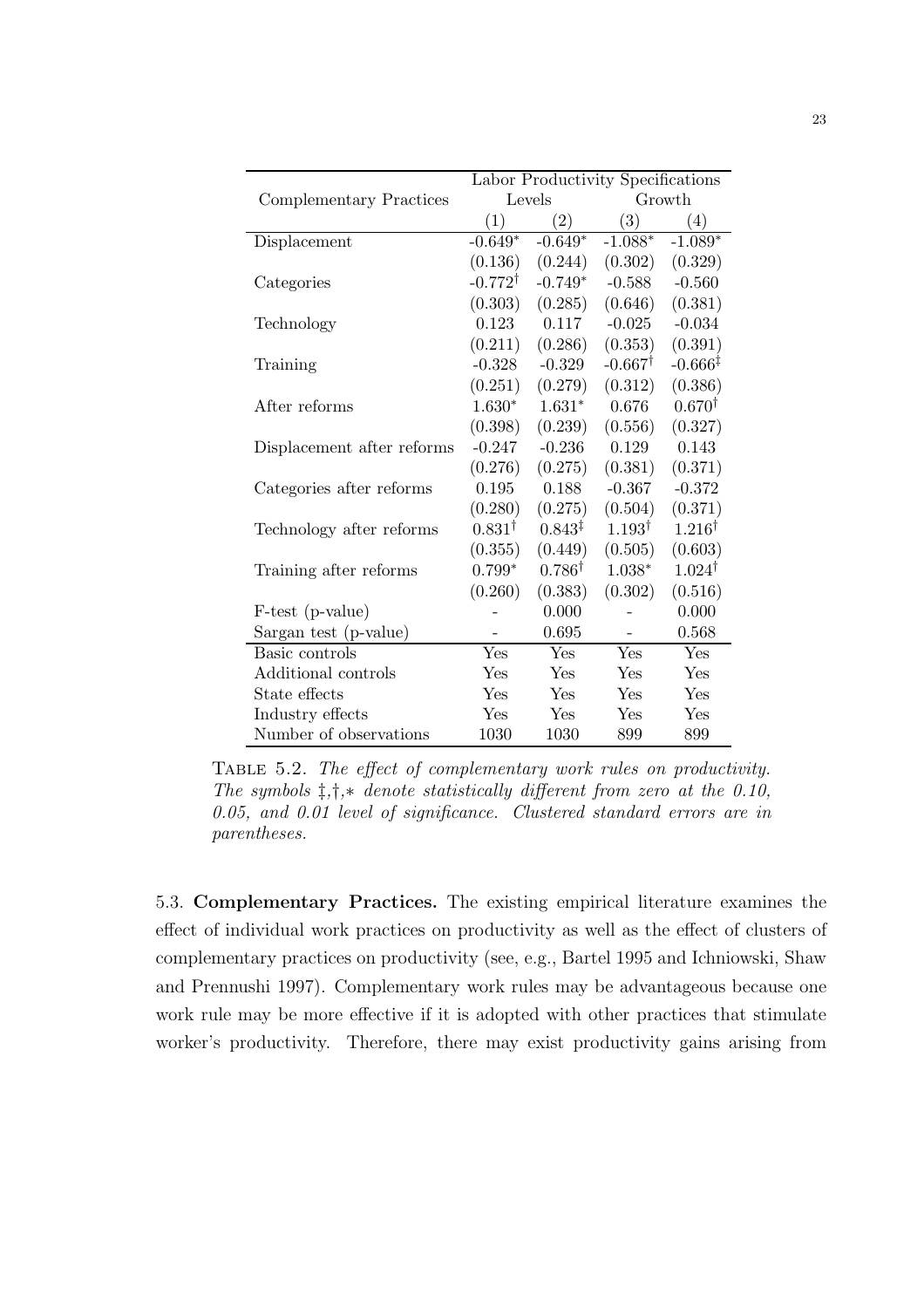adopting one practice along with other work practices. The theoretical literature seems to also support the notion that policies should be analyzed within a coherent incentive system (Holmstrom and Milgrom 1994, Milgrom and Roberts 1990).<sup>24</sup>

To model the possibility of cluster of complementary practices, we estimate a model that incorporates the practices analyzed in Table 5.1. Using Table 5.2, we show results from estimating simultaneously the effect of featherbedding and capital acquisition practices on our measures of productivity. We find that while industry-wide practices on displacement of workers and categories have an adverse effect on productivity, technology and training bargained after the reforms seem to increase productivity. Moreover, the results shown in column (4) continue to suggest that practices on technology and training introduced after the government weakened industry-wide agreements have a positive, significant effect on productivity growth.<sup>25</sup>

5.4. The distributional effect of the policy reform. The reforms would similarly impact low- and high- productivity industries if industry-wide bargaining would have equally restricted firms level of efficiency across industries. However, the reforms could affect industries differently, because the productivity impact of a marginal firm that becomes able to adopt an innovation under the decentralized framework is larger in a high-productivity industry than in a low-productivity industry.<sup>26,27</sup> In this section, we focus on the heterogeneous effects of the policy reform across the conditional distribution of productivity advances by estimating quantile regression models with

 $24$ We briefly investigate the possibility that practices are part of a more general cluster of complementary practices using Kendall's  $\tau$  rank correlation test statistic (Hajek, Sidák, and Sen 1999). Practices that are negatively correlated with displacement of workers in the period before the reform, turn to be positively correlated in the period after. Work practices on technology and training seem to be strongly correlated in the period before and after the policy change. Overall, the results suggest that individual work practices in the 1990's were part of a cluster of complementary practices.

<sup>&</sup>lt;sup>25</sup>Contracts might include other productivity-improving work rules that are not included in the set of complementary practices. Although it is naturally challenging to identify them, one can construct a comparison group of industries with contracts that negotiate over wages but do not include work practices. In our sample of contracts, only 1.5 percent of the collective agreements include negotiation on wages and no other productivity related work rules.

 $26$ Within the framework presented in Section 2, assuming that industry composition including firms entry and exit remains constant, it is possible to show that the marginal effect on labor productivity of a firm innovating in an industry is  $\phi/(1-\phi)$ .

<sup>&</sup>lt;sup>27</sup>This hypothesis might be investigated using plant level data. Unfortunately, it is not possible due to the lack of suitable data.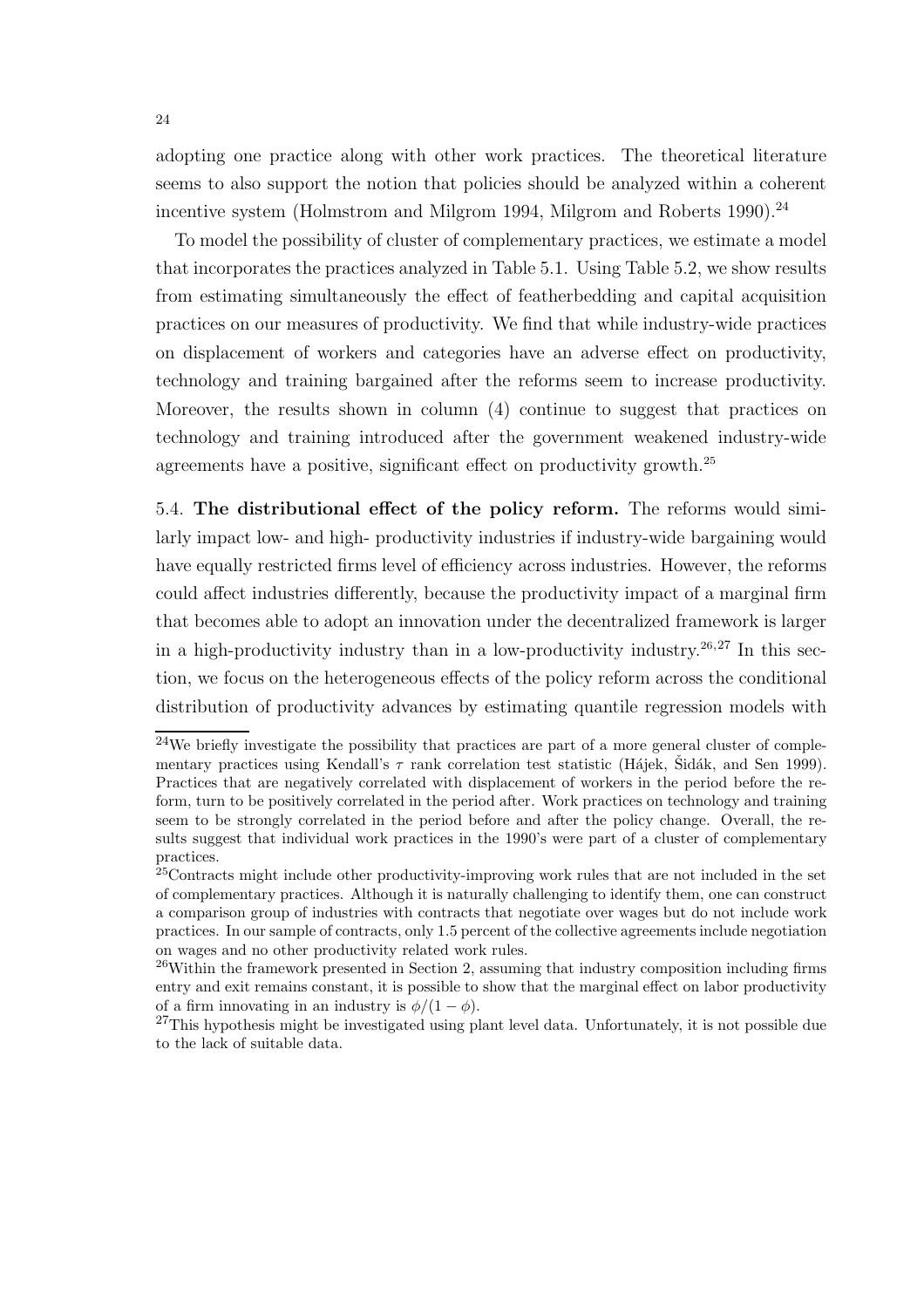

FIGURE 5.1. The distributional effect of union practices on productivity growth. The quantiles of the conditional distribution are indicated by  $\tau$ . The shaded areas denote 90 percent (pointwise) confidence intervals.

fixed effects. We use instrumental variables to estimate a productivity growth equation similar to the one presented in Table 5.1.<sup>28</sup>

Figure 5.1 presents estimates of the effect of union practices on labor productivity growth as a function of the quantile  $\tau$  of the conditional distribution. To improve the presentation of the results, we do not report estimates on the coefficient on  $A_t$ ,  $\delta_2(\tau)$ , which turn to be positive and significant across the quantiles of the conditional distribution. The panels present results on the effect of capital acquisition rules on productivity. In each graph, the continuous line denotes estimates of the effect of a

 $28$ In addition to the effect of the policy, we include indicators for type of contracts, type of workers covered by the contract, geographical coverage of the contract, state's population, real gross geographical product per capita and the shares of employment in the main sectors. Moreover, the models include industry and state effects.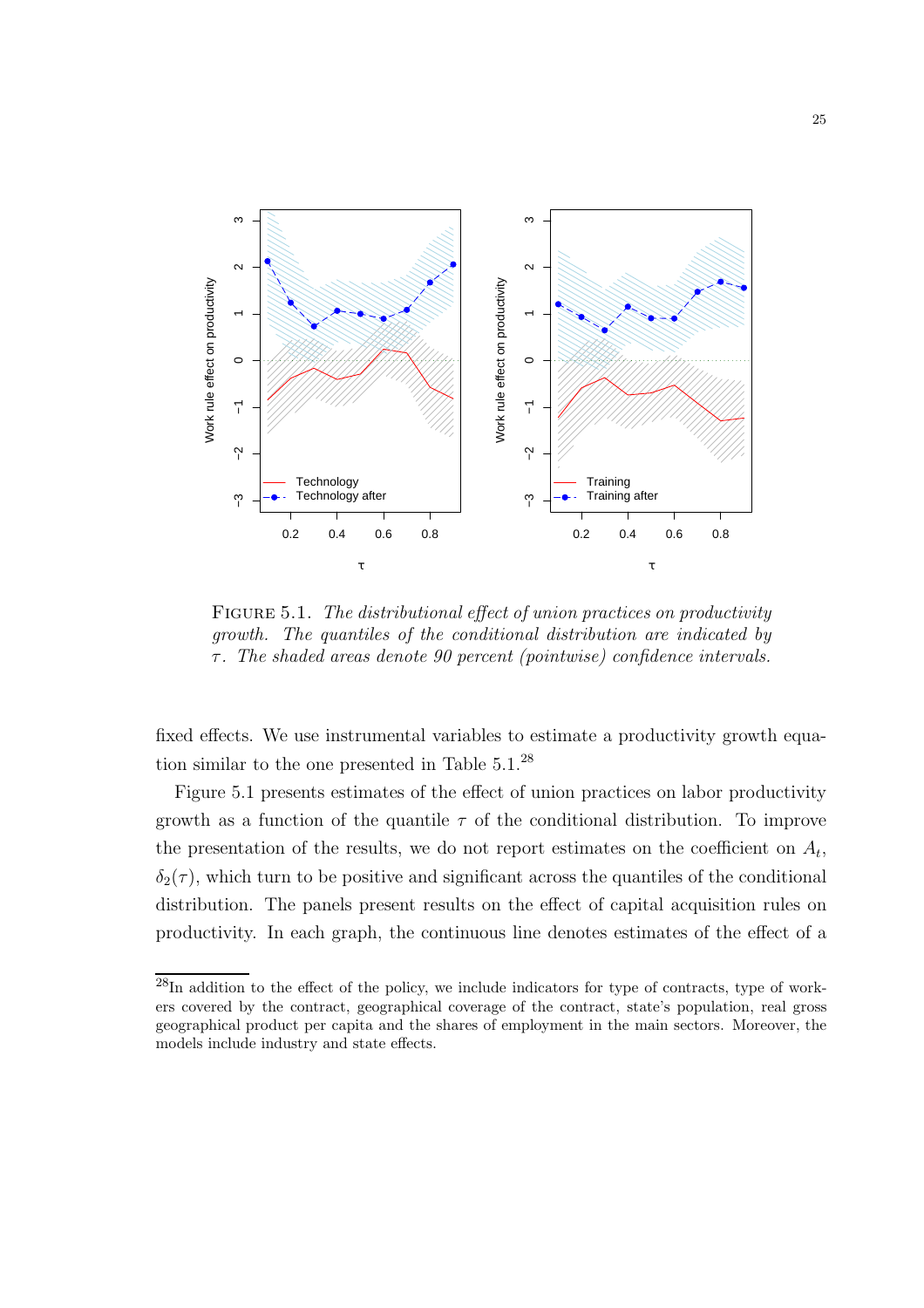work rule and the dashed line with dots denotes estimates of the effect of a work rule after the reforms.

The advantage of examining the distributional effect of the decentralization policies can be seen in the left panel of Figure 5.1. While the evidence on technology indicates no significant effect at the mean level (Table 5.1, column (4)), we see that the effect of technology is associated with a weak, yet significant, productivity loss at the 0.1 quantile. Moreover, we find that technology and training after the reforms have a significant and positive effect at the upper tail of the conditional response distribution. These practices do not seem to limit management effectiveness to conduct production operations in high-productivity industries after the reforms were implemented.

5.5. Quantifying heterogeneous effects. The previous empirical evidence invites the following question: How harmful are industry-wide practices on technology acquisition on labor productivity growth? In order to answer this question, we estimate a variation of equation (4.2) and perform a series of in-sample simulations. We replace the indicator variable W with a variable I defined as in equation  $(3.1)$ . By replacing W by I in equation  $(4.2)$ , we obtain the following equation:

$$
y_{ist} = \delta_1 I_{ist} + \delta_2 A_t + \delta_3 (I_{ist} \times A_t) + \mathbf{x}'_{ist} \boldsymbol{\beta} + \alpha_i + \mu_s + u_{ist}. \tag{5.1}
$$

To address the concern of endogenous regressors and the possibility of heterogeneous effects, we employ the quantile regression instrumental variable approach introduced in Section 4.

Industry-wide work rules set working conditions for all potentially heterogeneous firms in an industry, and therefore, the variable  $I_{ist} \rightarrow 1$  may be interpreted as implying higher barriers affecting firms' efficiency and ability to organize production. Because  $I_{ist}$  can be seen as a continuous variable, we can estimate a counterfactual scenario. We let the variable I be equal to  $10\%$  and then we recompute the model prediction for  $I$  equal to 11%. The difference between the model prediction which includes  $I = 0.10$  and the model prediction which includes  $I = 0.11$  corresponds to our estimate of the effect of technology acquisition practices on labor productivity growth.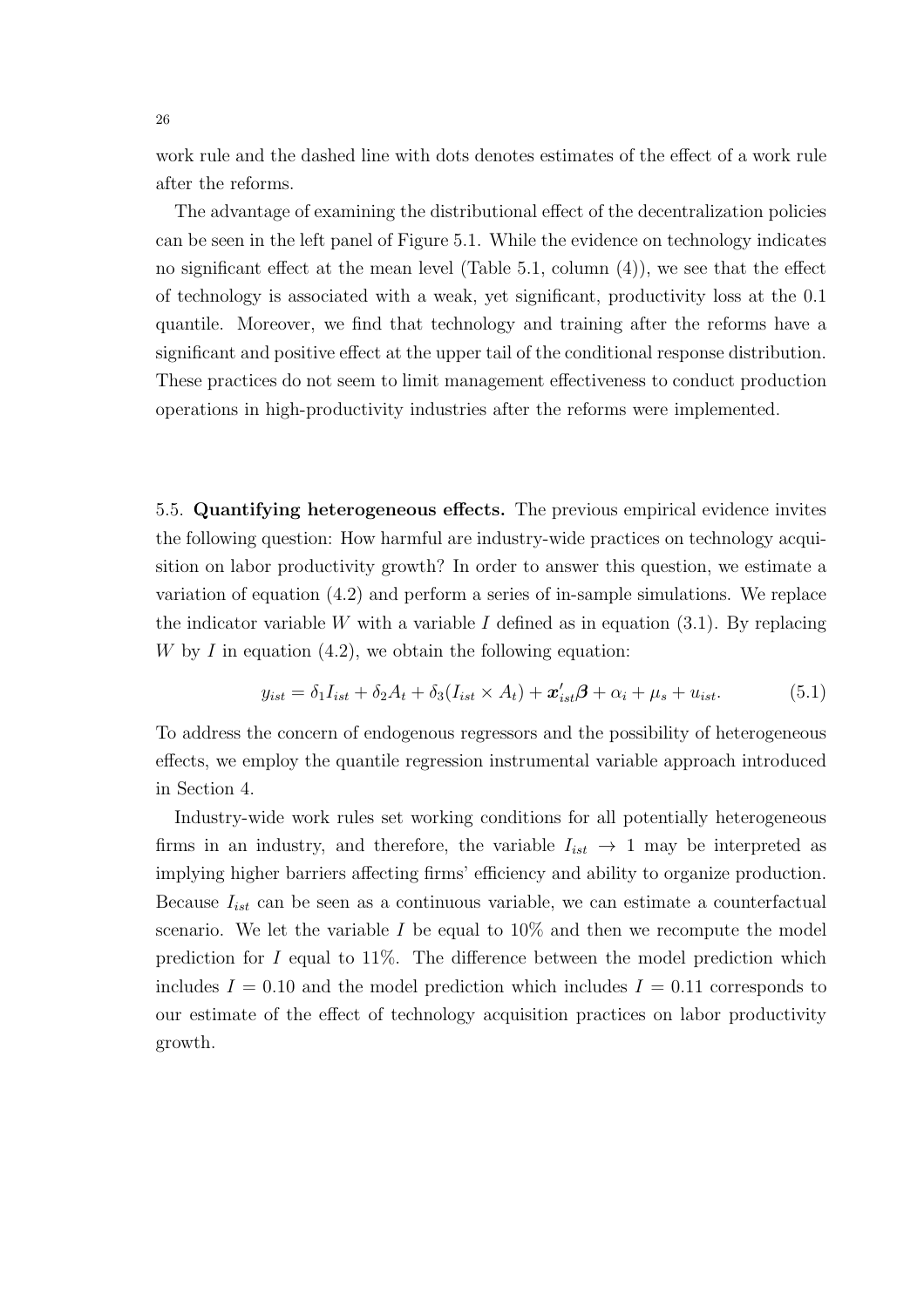

FIGURE 5.2. Quantifying the heterogeneous effect of practices on the incorporation of new technology on labor productivity growth. The quantiles of the conditional distribution are indicated by  $\tau$ .

We present the results in Figure 5.2. The figure restricts attention to the impact of technology acquisition practices on productivity growth in 55 manufacturing industries. The mean productivity growth change is -0.9% in the period pre-reform, increasing to 1.0% in the period post-reform. These estimates, however, miss important information. Union practices on technology seem to have a modest negative effect of less than 1% among low-productivity growth industries, but they reduce labor productivity among high-productivity growth industries by 6.7%. The results for the period post-reform suggest that productivity growth improves between 0.2% and 3.6% under weakened industry-wide practices on the incorporation of new technology.

We extend the series of simulation exercises to the analysis of work rules on training. Figure 5.3 investigates how harmful are industry-wide practices on training on productivity growth. As in the case of practices on technology, we find that training seems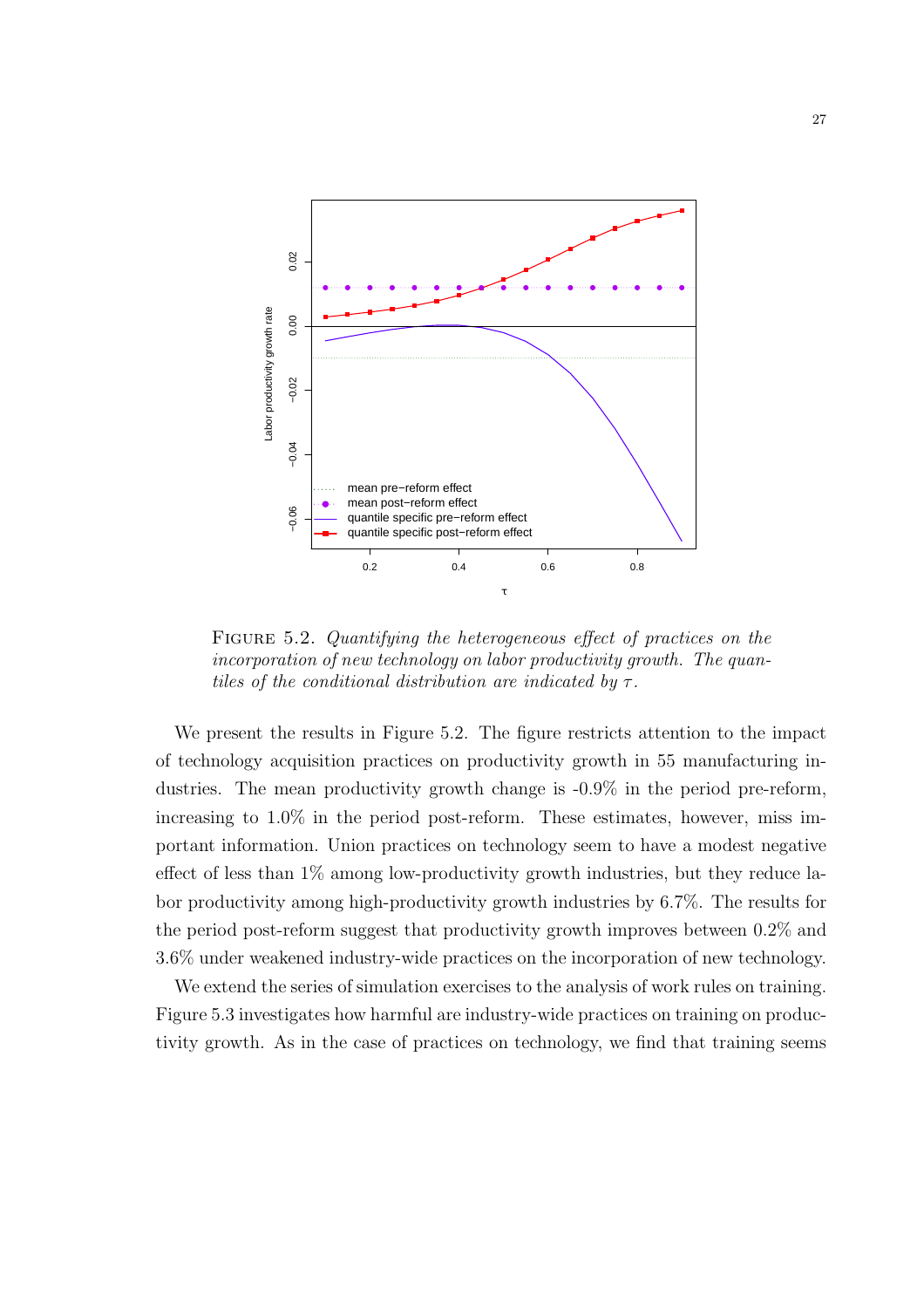

FIGURE 5.3. Quantifying the heterogeneous effect of practices on training on labor productivity growth. The quantiles of the conditional distribution are indicated by  $\tau$ .

to have a negligible effect among low productivity growth industries. Union practices on training in an economy promoting policies to weaken industry-wide agreements appears to be beneficial for high productivity growth industries, although practices on technology acquisition have a larger impact than practices on training.

Lastly, we test if the productivity changes reported in Figures 5.2 and 5.3 are significantly different. We test two hypotheses.<sup>29</sup> We first check whether productivity growth rates are significantly different from zero at  $\tau = \{0.1, 0.5, 0.9\}$ . Second, we test the equality of gains across quantiles  $\tau$ , considering pairs  $(\tau_i, \tau_j)$  for  $i \neq j$ . For instance, the fifth column in Table 5.3 shows the p-value of a Wald-type test for the hypothesis that the productivity growth rate at the 0.1 quantile is equal to the

 $^{29}$ We implemented a Wald-type test following closely the ideas discussed in Koenker (2005, §3.3), further elaborated in Lamarche (2008).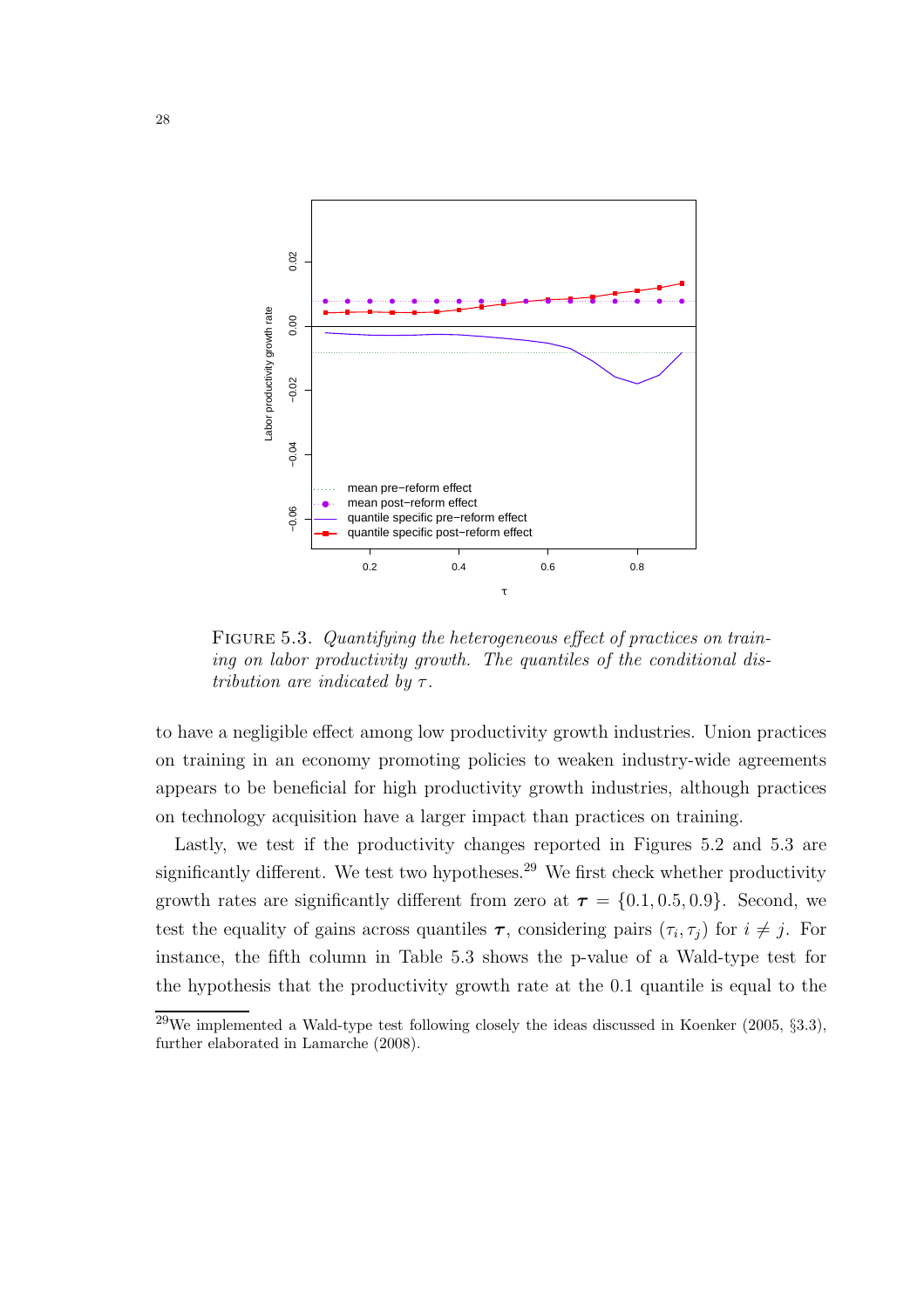| Effects of Interest                            | Quantiles |                   |  | Pair of Quantiles       |                                     |       |
|------------------------------------------------|-----------|-------------------|--|-------------------------|-------------------------------------|-------|
|                                                | 0.1       | 0.5               |  |                         | $0.9$ $0.1-0.5$ $0.1-0.9$ $0.5-0.9$ |       |
| Technology pre-reform 0.983 0.774 0.000 0.991  |           |                   |  |                         | 0.888                               | 0.000 |
| Technology post-reform 0.623 0.002 0.000 0.779 |           |                   |  |                         | 0.283                               | 0.026 |
| Training pre-reform                            |           | 0.995 0.987 0.998 |  | 0.996                   | 0.999                               | 1.000 |
| Training post-reform                           | 0.273     |                   |  | $0.300$ $0.004$ $0.464$ | 0.129                               | 0.142 |

Table 5.3. Tests for the significance and equality of productivity growth rates. P-values are reported.

productivity growth rate at the 0.5 quantile. We find that (a) productivity growth induced by changes in technology and training in the period after the reforms are statistically significantly different than zero at the 0.9 quantile, and (b) we reject the equality of gains induced by changes in technology at the 0.5 and 0.9 quantiles. While these work practices do appear to increase economic efficiency in the postreform period, technology acquisition seems to have a significant adverse effect on high-productivity growth industries under industry-wide contracts.

## 6. Discussion and Final Remarks

This paper documents the effect of industry-wide practices on productivity. Argentina's policies to promote decentralization of the negotiation between firms and unions invite an opportunity to answer questions for developing countries. We first examine the hypothesis that unions add costs that limit firm's organization and flexibility to incorporate physical capital. We find that industry-wide practices on displacement of workers, technology acquisition and training have a negative impact on productivity. Union practices on technology acquisition are heterogeneous, having a modest negative effect on low-productivity growth industries and a significant adverse effect on high-productivity growth industries. In the post-reform period however, productivity improves and work practices do not appear to restrict economic efficiency.

The current analysis focuses on whether a practice was included in a contract, and remains silent on the mechanisms through which union practices affect both productivity and within-industry productivity. This is due to the lack of suitable data. Further research is also needed on other costs unions in developing countries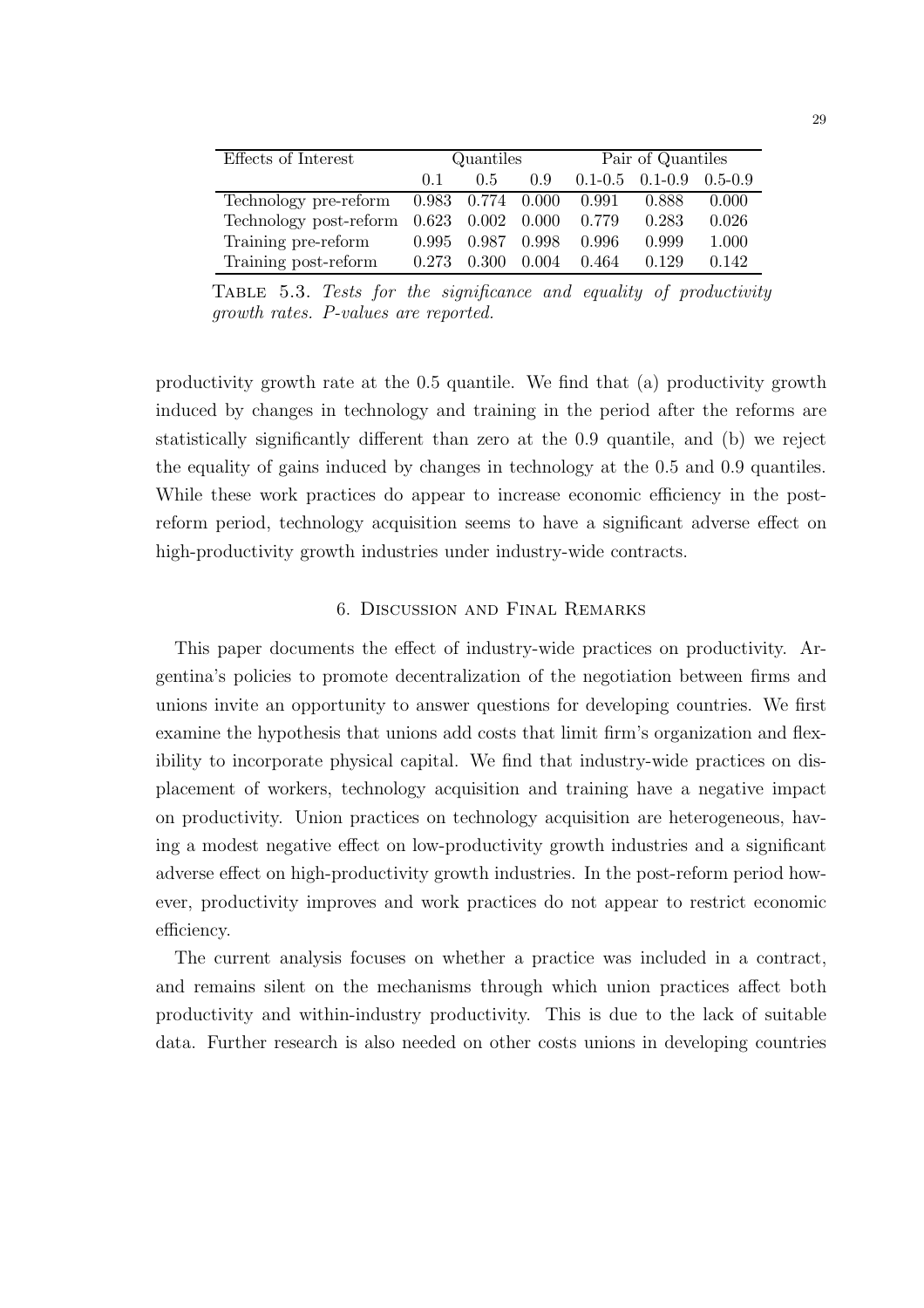may impose on firm's management. These factors are associated with disruptions in the production process from strikes and pressures to increase wages and benefits. Nevertheless, we hope that the evidence presented in this article will stimulate further research on the subject.

#### **REFERENCES**

- ADDISON, J., AND B. HIRSCH (1989): "Union Effects on Productivity, Profits, and Growth: Has the Long Run Arrived?," Journal of Labor Economics, 7, 72–105.
- ALDAO-ZAPIOLA, C. M., H. A. HÜLSBERG, AND C. E. JAUREGUIBERRY (1994): Productividad y Negociacion Colectiva. Ediciones Macchi.
- Allen, S. (1987): "Can Union Labor Ever Cost Less?," Quarterly Journal of Economics, 102, 347–73.
- ANGRIST, J. D., AND J.-S. PISCHKE (2009): *Mostly Harmless Econometrics*. Princeton University Press, New Jersey.
- BALTAGI, B. (2008): *Econometric Analysis of Panel Data*. Wiley, New York, 4th edn.
- Bandiera, O., V. Larcinese, and I. Rasul (2010): "Heterogeneous Class Size Effects: New Evidence from a Panel of University Students," forthcoming, Economic Journal.
- Bartel, A. (1995): "Training, Wage Growth, and Job Performance: Evidence from a Company Database," Journal of Labor Economics, 13(3), 401–425.
- Bental, B., and D. Demougin (2006): "Incentive Contracts and Total Factor Productivity," International Economic Review, 47, 1033 – 1055.
- Bester, H., and E. Petrakis (1993): "The Incentives for Cost Reduction in a. Differentiated Industry," International Journal of Industrial Organization, 11, 519–34.
- Bitler, M., J. Gelbach, and H. Hoynes (2006): "What Means Impact Miss: Distributional Effects of Welfare Reform Experiments," American Economic Review, 96(4), 988 – 1012.
- Bremmels, B. (1987): "How Unions Affect Productivity in Manufacturing Plants?," Industrial and Labor Relations Review, 40, 241–52.
- BRONSTEIN, A. S. (1978): "Collective Bargaining in Latin America: problems and trends," International Labour Review, 117(5), 583–596.
- BROWN, C., AND J. MEDOFF (1978): "Trade Unions in the Production Process," Journal of Political Economy, 86, 355–78.
- Cameron, A. C., J. Gelbach, and D. Miller (2008): "Bootstrap-Based Improvements for Inference with Clustered Errors," Review of Economics and Statistics, 90, 414–427.
- (2010): "Robust Inference with Multi-way Clustering," Journal of Business and Economic Statistics, forthcoming.
- CARDOSO, A., AND J. GINDIN (2009): "Industrial relations and collective bargaining: Argentina, Brazil and Mexico compared," Working Paper No 5, International Labour Office.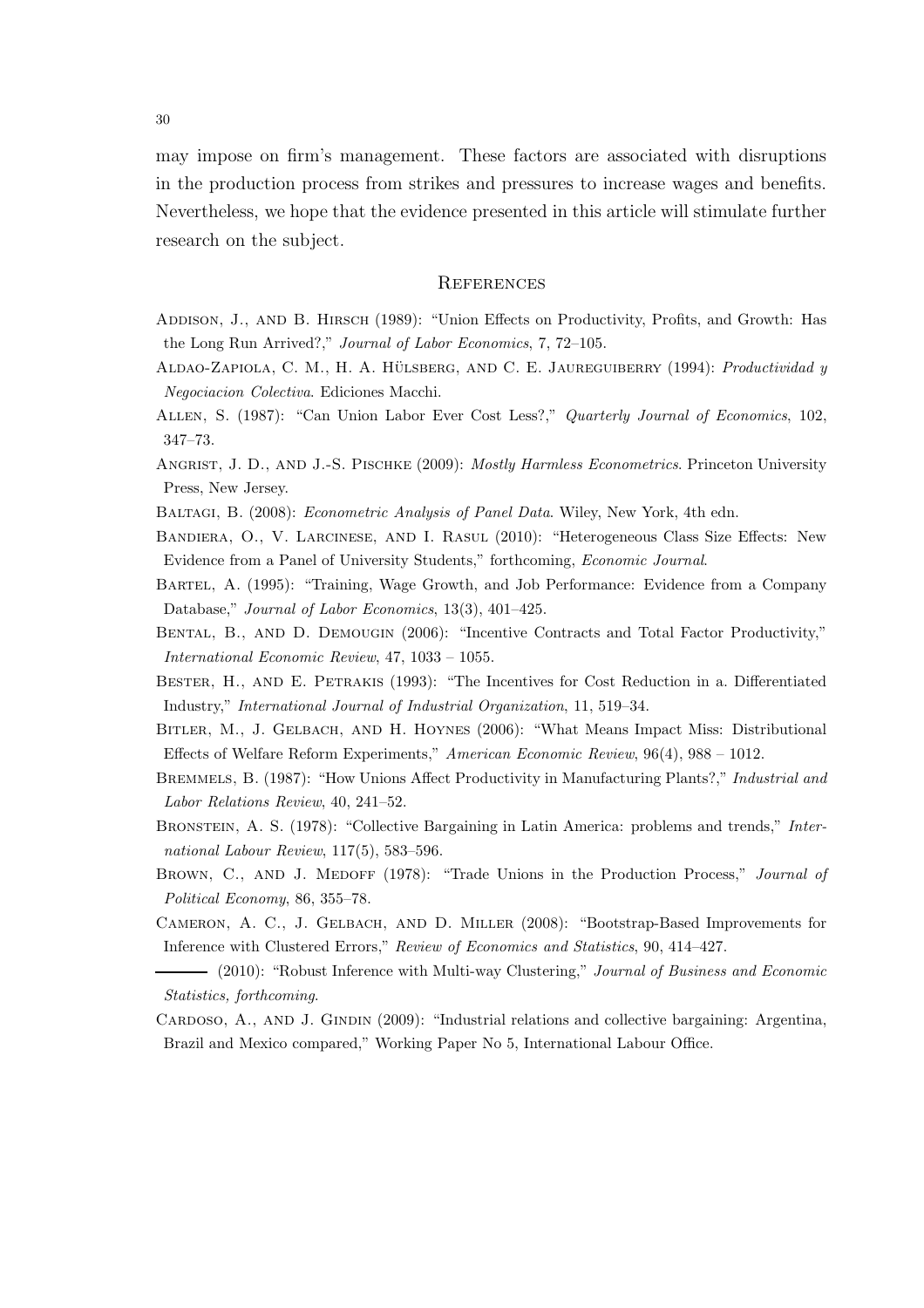- Catalano, A. M., and M. S. Novick (1998): "The Argentine Automobile Industry: Redefining Production, Strategies, Markets, and Labor Relations," in Transforming the Latin American Automobile Industry: Unions, Workers, and the Politics of Restructuring, ed. by J. P. Tuman, and J. T. Morris. M.E. Sharpe, New York.
- Chernozhukov, V., and C. Hansen (2006): "Instrumental quantile regression inference for structural and treatment effect models," Journal of Econometrics, 132(2), 491–525.
- (2008): "Instrumental variable quantile regression: A robust inference approach," Journal of Econometrics, 142(1), 379–398.
- Clark, K. (1984): "Unionization and Firm Performance: The Impact on Profits, Growth, and Productivity," American Economic Review, 95, 893–919.
- COLE, H. L., L. E. OHANIAN, A. RIASCOS, AND J. A. SCHMITZ JR. (2005): "Latin America in the rearview mirror," Journal of Monetary Economics, 52 (1), 69–107.
- Dowrick, S., and B. Spencer (1994): "Union Attitudes to Labor-saving Innovation: When Are Unions Luddites," Journal of Labor Economics, 12, 316–44.
- Dunne, T., S. D. Klimek, and J. A. Schmitz (2010): "Competition and Productivity: Evidence from the Post WWII U.S. Cement Industry," US Census Bureau Center for Economic Studies Paper No. CES-WP-10-29.
- Dye, R. (1985): "Optimal Length of Labor Contracts," International Economic Review, 26 (1), 251–70.
- ETCHEMENDY, S. (2001): "Constructing Reform Coalitions: The Politics of Compensations in Argentina's Economic Liberalization," Latin American Politics and Society, 43, 1–36.
- FERREIRA, P. C., AND J. L. ROSSI (2003): "New Evidence on Trade Liberalization and Productivity Growth," International Economic Review, 44, 1383–1405.
- FREEMAN, R., AND J. MEDOFF (1984): What Do Unions Do? New York: Basic Books, Inc.
- Galiani, S., C. Lamarche, A. Porto, and W. Sosa-Escudero (2005): "Persistence and Regional Disparities in Unemployment (Argentina, 1980-1997)," Regional Science and Urban Economics, 35, 375–394.
- Galiani, S., and F. Sturzenegger (2008): "The Impact of Privatization on the Earnings of Restructured Workers: Evidence from the Oil Industry," Journal of Labor Research, 29(2), 162– 176.
- Grout, P. A. (1984): "Investment and Wages in the Absence of Binding Contracts: A Nash Bargaining Approach," Econometrica, 52(2), pp. 449–460.
- Groves, T., Y. Hong, J. McMillan, and B. Naughton (1994): "Autonomy and Incentives in Chinese State Enterprises," The Quarterly Journal of Economics, 109 (1), 183–209.
- HÁJEK, J., Z. ŠIDAK, AND P. K. SEN (1999): Theory of Rank Tests. Academic Press.
- HARDING, M., AND C. LAMARCHE (2009): "A Quantile Regression Approach for Estimating Panel Data Models Using Instrumental Variables," Economics Letters, 104, 133–135.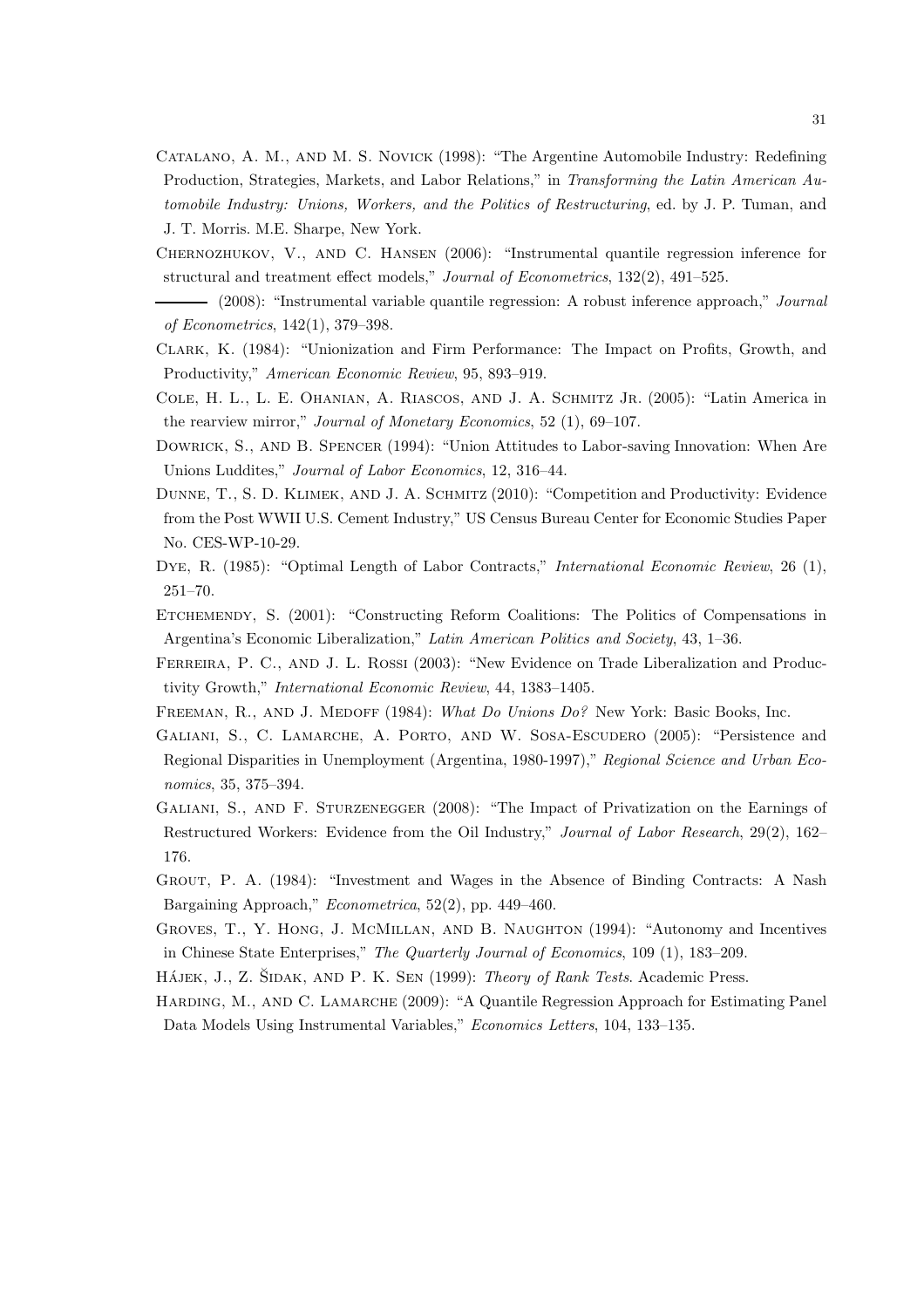- Haucap, J., and C. Wey (2002): "Structures and Firms' Incentives for Productivity Enhancing Investments," WZB Discussion Paper FS IV 0210, Wissenschaftszentrum, Berlin.
- (2004): "Unionisation structures and innovation incentives," The Economic Journal, 114(494), C149–C165.
- Holmes, T., and J. Schmitz (1995): "Resistance to New Technology and Trade Between Areas," Federal Reserve Bank of Minneapolis Quaterly Review, Winter, 2–18.
- Holmstrom, B., and P. Milgrom (1994): "The Firm as an Incentive System," American Economic Review, 84(4), 972–991.
- Hopenhayn, H., and R. Rogerson (1993): "Job Turnover and Policy Evaluation: A General Equilibrium Analysis," The Journal of Political Economy, 101 (5), 915–938.
- Hsiao, C. (2003): Analysis of Panel Data. Cambridge University Press, New York, 2nd edn.
- Hsieh, C.-T., and P. J. Klenow (2009): "Misallocation and Manufacturing TFP in China and India," The Quarterly Journal of Economics, 124(4), 1403–1448.
- ICHNIOWSKI, C., K. SHAW, AND G. PRENNUSHI (1997): "The Effects of Human Resource Management Practices on Productivity: A Study of Steel Finishing Lines," American Economic Review, 87(3), 291–313.
- Koenker, R. (2004): "Quantile Regression for Longitudinal Data," Journal of Multivariate Analysis, 91, 74–89.
- (2005): Quantile Regression. Cambridge University Press.
- Lagos, R. (2006): "A Model of TFP," Review of Economic Studies, 73(4), 983–1007.
- LAMARCHE, C. (2008): "Private School Vouchers and Student Achievement: A Fixed Effects Quantile Regression Evaluation," Labour Economics, 15, 575–590.
- (2010): "Robust Penalized Quantile Regression Estimation for Panel Data," Journal of Econometrics, 157, 396–408.
- Malcomson, J. M. (1997): "Contracts, Hold-Up, and Labour Markets," Journal of Economic Literature, 35, 1916–1957.
- MILGROM, P., AND J. ROBERTS (1990): "The Economics of Modern Manufacturing," American Economic Review, 80(3), 511–528.
- MURILLO, M. V. (1997): "La Adaptación del Sindicalismo Argentino a las Reformas de Mercado durante la Primera Presidencia de Menem," Desarrollo Económico, 37 (147).
- Murphy, K. J. (1992): "Determinants of Contract Duration in Collective Bargaining Agreements," Industrial and Labor Relations Review, 45 (2).
- O'Connell, L. D. (1999): "Collective Bargaining Systems in 6 Latin American Countries: Degrees of Autonomy and Decentralization," WP No. 399, Inter-American Development Bank, Washington D.C.
- OSWALD, A. J., AND P. J. TURNBULL (1985): "Pay and Employment Determination in Britain: What are Labour 'Contracts' Really Like?," Oxford Review of Economic Policy, 1(2), 80–97.

32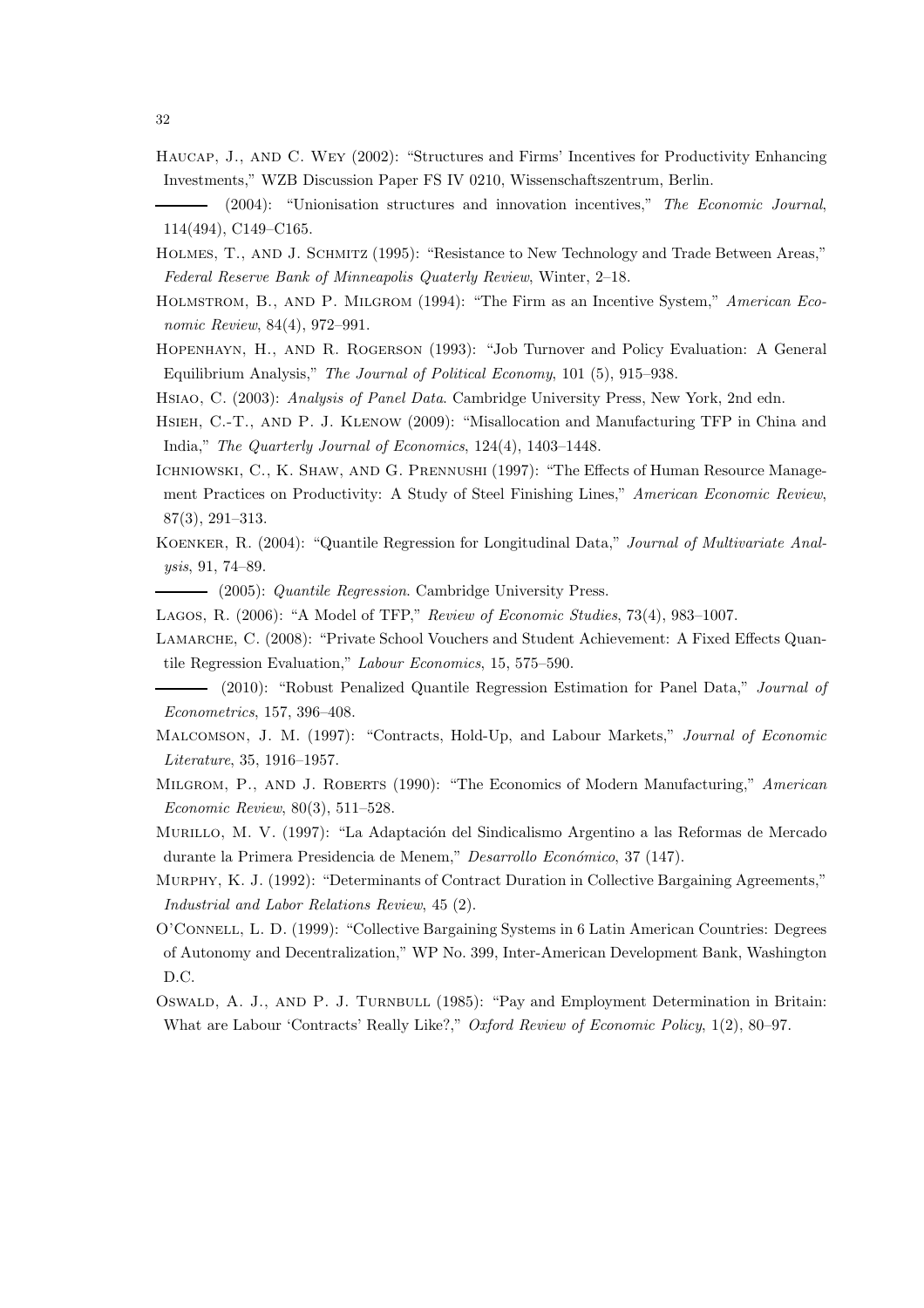PARENTE, S., AND E. PRESCOTT (1999): "Monopoly Rights: A Barrier to Riches," American Economic Review, 89, 1216–33.

(2000): Barrier to Riches. MIT Press.

- PRESCOTT, E. (1998): "Needed: A Theory of Total Factor Productivity," International Economic Review, 39(3).
- Restuccia, D., and R. Rogerson (2008): "Policy distortions and aggregate productivity with heterogeneous establishments," Review of Economic Dynamics, 11 (4), 707–720.

STIROH, K. J. (2002): "Information Technology and the U.S. Productivity Revival: What Do the Industry Data Say?," American Economic Review, 92 (5), 15591576.

- Stock, J. H., and M. W. Watson (2008): "Heteroskedasticity-Robust Standard Errors for Fixed Effects Panel Data Regression," Econometrica, 76, 155–174.
- TUMAN, J. P., AND J. T. MORRIS (1998): "The Transformation of the Latin American Automobile Industry," in Transforming the Latin American Automobile Industry: Unions, Workers, and the Politics of Restructuring, ed. by J. P. Tuman, and J. T. Morris. M.E. Sharpe, New York.
- ULPH, A., AND D. ULPH (1994): "Labour markets and innovation: Ex-post bargaining," European Economic Review, 38(1), 195 – 210.

(2001): "Strategic Innovation with Complete and Incomplete Labour Market Contracts," Scandinavian Journal of Economics, 103, 265 – 282.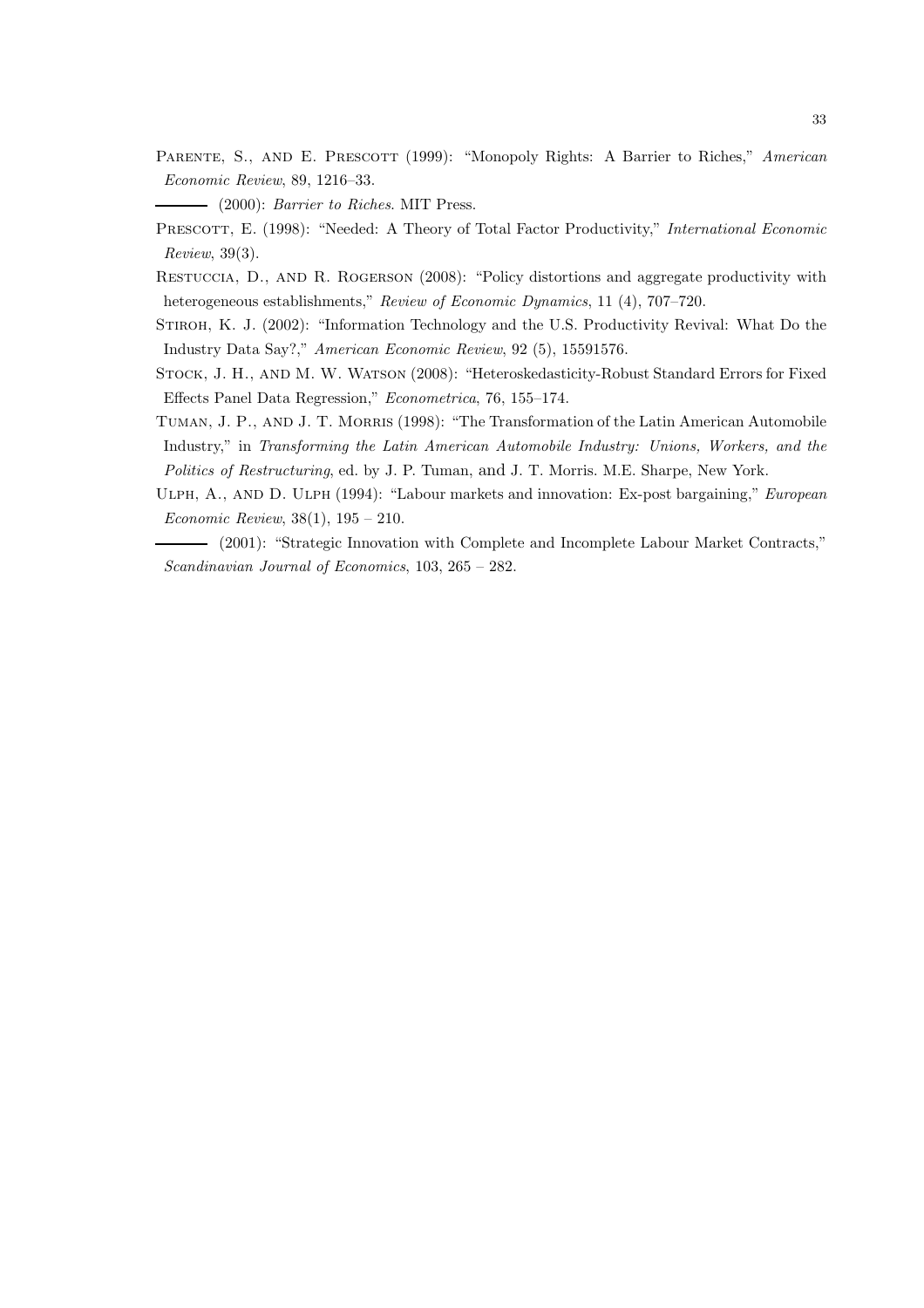#### Appendix A. Data set description and sources

A.1. Data sources. The source of contract data is Argentine Law, Collective Bargaining. Some contracts are available at the site of the Ministerio de Trabajo de la Nación Argentina http://www.trabajo.gov.ar/. The main source of output and labor data is the Economic National Census (CNE) conducted by the Argentine National Institute of Statistics and Census (INDEC). The CNE was conducted in 1974, 1985, and 1994. The source for data on employment is EPH, which is also conducted by INDEC. This survey, which is similar to the CPS in the US, is a large national survey comprised of interviews of 30.000 households in each wave. The source of gross geographical product is SAREP, Secretaría de Asistencia para la Reforma Provincial. The source of per capita GDP (millions of pesos at 1993 prices) in Figure 3.1 is Ieral, Ministry of Finance and ECLAC (Argentina). The source of data on population is INDEC (Censo Nacional de Población 1980 y 1991).

A few tables and figures contain information obtained from other sources. The total number of contracts and beneficiaries in Table 3.1 is from Aldao-Zapiola et al. 1994. Lastly, the productivity index presented in Figure 3.1 is from Asociación de Fábricas the Automotores (ADEFA) and Catalano and Novick's (1998) Tables 2.4 and 2.5. ADEFA reports annual production, employment and productivity per worker in the Argentine automobile industry.

A.2. Description of the variables. The collective agreements are classified according to the four digit level of the United Nations International Standard Industrial Classification (ISIC, Rev.3). The group of variables labeled basic controls in the regressions include other contract characteristics: (a) type of contract (indicators for firm-level contract, industrylevel contract, or national-level contract); (b) type of worker covered by the contract (e.g., indicators for blue collar workers, white collar workers, etc.); (c) geographical coverage of the contract (indicators for whether the contract is binding within a firm, a state, a region, or the nation). The vector of additional controls includes the state-variant variables considered in Galiani et al. (2005). These variables are logarithm of population, the real gross geographical product per capita, and a measure of the state's industry composition. The industry mix is defined as the share of employment in the main aggregate sectors: manufacturing, trade, services, construction, and other sectors.